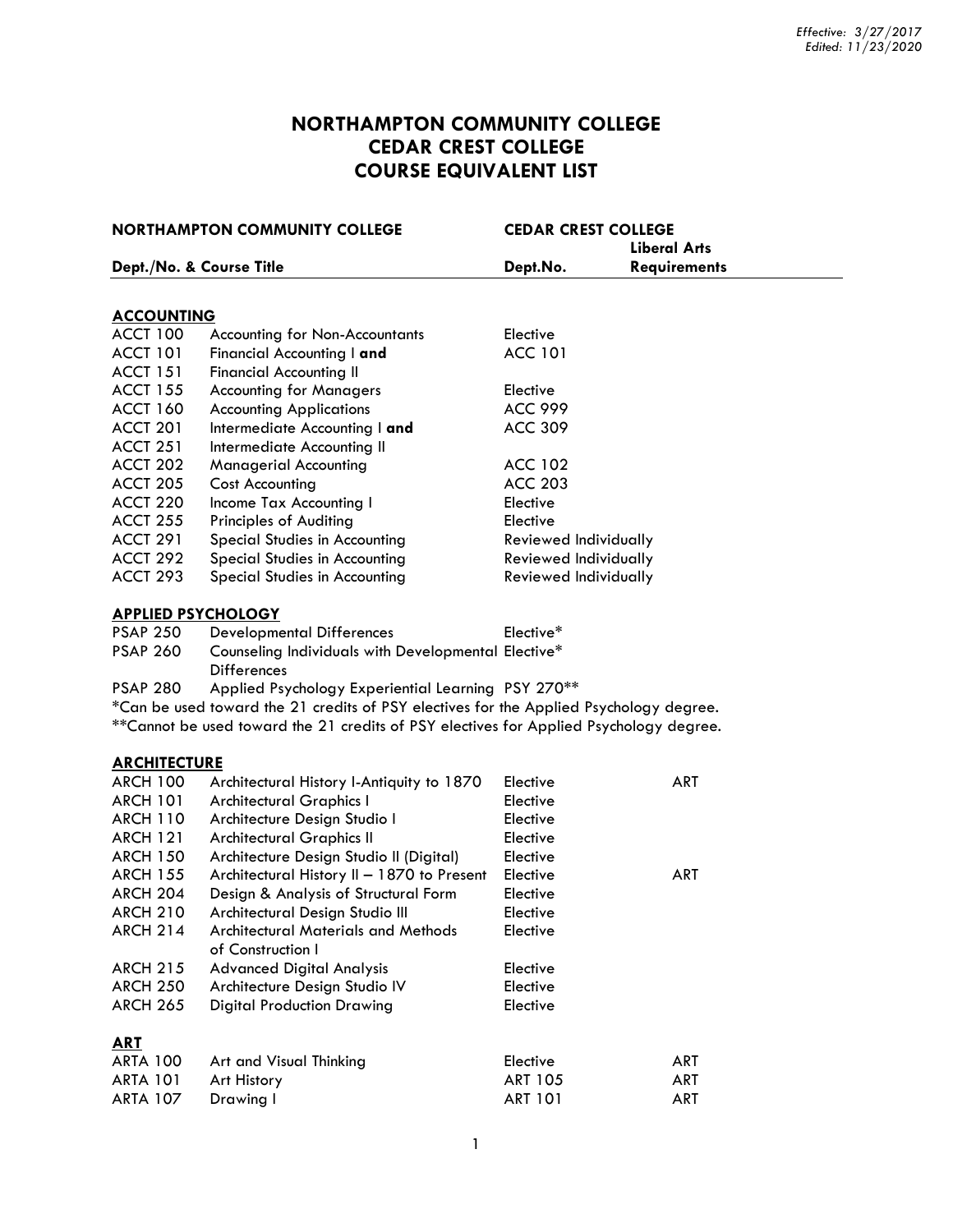|                           | <b>NORTHAMPTON COMMUNITY COLLEGE</b>          | <b>CEDAR CREST COLLEGE</b> |                     |
|---------------------------|-----------------------------------------------|----------------------------|---------------------|
|                           |                                               |                            | Liberal Arts        |
| Dept./No.Course Title     |                                               | Dept.No.                   | <b>Requirements</b> |
| <b>ARTA 110</b>           | Principles of 3-D Design                      | <b>ART 110</b>             | <b>ART</b>          |
| <b>ARTA 111</b>           | Principles of 2-D Design and Color            | <b>ART 110</b>             | <b>ART</b>          |
| <b>ARTA 124</b>           | Drawing II                                    | <b>ART 213</b>             | <b>ART</b>          |
| <b>ARTA 126</b>           | <b>Painting II</b>                            | <b>ART 223</b>             | ART                 |
| <b>ARTA 130</b>           | Introduction to Web Site Design               | Elective                   |                     |
| <b>ARTA 131</b>           | Introduction to 3-D Computer Animation        | Elective                   |                     |
| <b>ARTA 132</b>           | <b>Web Animation</b>                          | Elective                   |                     |
| <b>ARTA 133</b>           | <b>Advanced 3-D Computer Animation</b>        | Elective                   |                     |
| <b>ARTA 136</b>           | Interactive Design                            | Elective                   |                     |
| <b>ARTA 138</b>           | Video Game Design                             | Elective                   |                     |
| <b>ARTA 139</b>           | <b>Advanced Video Game Design</b>             | Elective                   |                     |
| <b>ARTA 140</b>           | <b>Advanced Web Portfolio</b>                 | Elective                   |                     |
| <b>ARTA 151</b>           | <b>Black and White Photography</b>            | Elective                   |                     |
| <b>ARTA 158</b>           | Painting I                                    | <b>ART 123</b>             | <b>ART</b>          |
| <b>ARTA 161</b>           | <b>Ceramics</b>                               | <b>ART 131</b>             | <b>ART</b>          |
| <b>ARTA 162</b>           | Sculpture                                     | <b>ART 127</b>             | <b>ART</b>          |
| <b>ARTA 164</b>           | Printmaking                                   | <b>ART 111</b>             | <b>ART</b>          |
| <b>ARTA 170</b>           | <b>Computer Graphics</b>                      | <b>ART 134</b>             |                     |
| <b>ARTA 171</b>           | Desktop Publishing                            | <b>ART 129</b>             |                     |
| <b>ARTA 180</b>           | Digital Design and Typography I               | <b>ART 129</b>             |                     |
| <b>ARTA 181</b>           | Digital Design and Typography II              | <b>ART 229</b>             |                     |
| <b>ARTA 190</b>           | <b>Creative Designs</b>                       | Elective                   |                     |
| <b>ARTA 204</b>           | Drawing III                                   | <b>ART 213</b>             | <b>ART</b>          |
| <b>ARTA 208</b>           | <b>Mobile Development</b>                     | Elective                   |                     |
| <b>ARTA 210</b>           | Package Design                                | Elective                   |                     |
| <b>ARTA 220</b>           | Media Art                                     | Elective                   |                     |
| <b>ARTA 226</b>           | <b>Painting II</b>                            | <b>ART 223</b>             | <b>ART</b>          |
| <b>ARTA 230</b>           | New Media Theory and Practice                 | <b>COM 120</b>             |                     |
| <b>ARTA 231</b>           | New Media Production                          | Elective                   |                     |
| <b>ARTA 240</b>           | <b>Advanced Web Site Design</b>               | Elective                   |                     |
| <b>ARTA 251</b>           | <b>Black and White Photography</b>            | Elective                   |                     |
| <b>ARTA 256</b>           | <b>Visual Communication</b>                   | Elective                   |                     |
| <b>ARTA 260</b>           | Individual Studio/Professional Practices      | Elective                   |                     |
| ARTA 261                  | Advanced Ceramics                             | <b>ART 231</b>             | <b>ART</b>          |
| <b>ARTA 270</b>           | <b>Professional Workshop</b>                  | Elective                   |                     |
| <b>ARTA 282</b>           | Digital Photography                           | Elective                   |                     |
| <b>ARTA 284</b>           | Creative Photography                          | Elective                   |                     |
| <b>ARTA 285</b>           | Portfolio Workshop                            | Elective                   |                     |
| <b>ARTA 291</b>           | Special Studies in Art                        | Reviewed Individually      |                     |
| <b>ARTA 292</b>           | Special Studies in Art                        | Reviewed Individually      |                     |
| <b>ARTA 293</b>           | Special Studies in Art                        | Reviewed Individually      |                     |
|                           |                                               |                            |                     |
| <b>BIOLOGICAL SCIENCE</b> |                                               |                            |                     |
| <b>BIOS 104</b>           | Field Ecology                                 | <b>BIO Elective</b>        | SCI                 |
| <b>BIOS 105</b>           | Contemporary Biology                          | BIO 111*                   | SCI                 |
| <b>BIOS 107</b>           | <b>Biology I</b>                              | <b>BIO 124</b>             | SCI                 |
| <b>BIOS 110</b>           | In Your Genes: Intro. To Modern Genetics      | Elective                   | SCI                 |
| <b>BIOS 115</b>           | <b>Essentials of Biology</b>                  | Elective*                  | SCI                 |
| <b>BIOS 126</b>           | <b>Environmental Science</b>                  | <b>ENS 101</b>             | SCI                 |
| <b>BIOS 130</b>           | <b>Basics of Human Anatomy and Physiology</b> | <b>BIO 112</b>             | SCI                 |
| <b>BIOS 150</b>           | <b>Biology II</b>                             | <b>BIO 123</b>             | SCI                 |

BIOS 160 Human Biology BIO 112<sup>\*</sup> SCI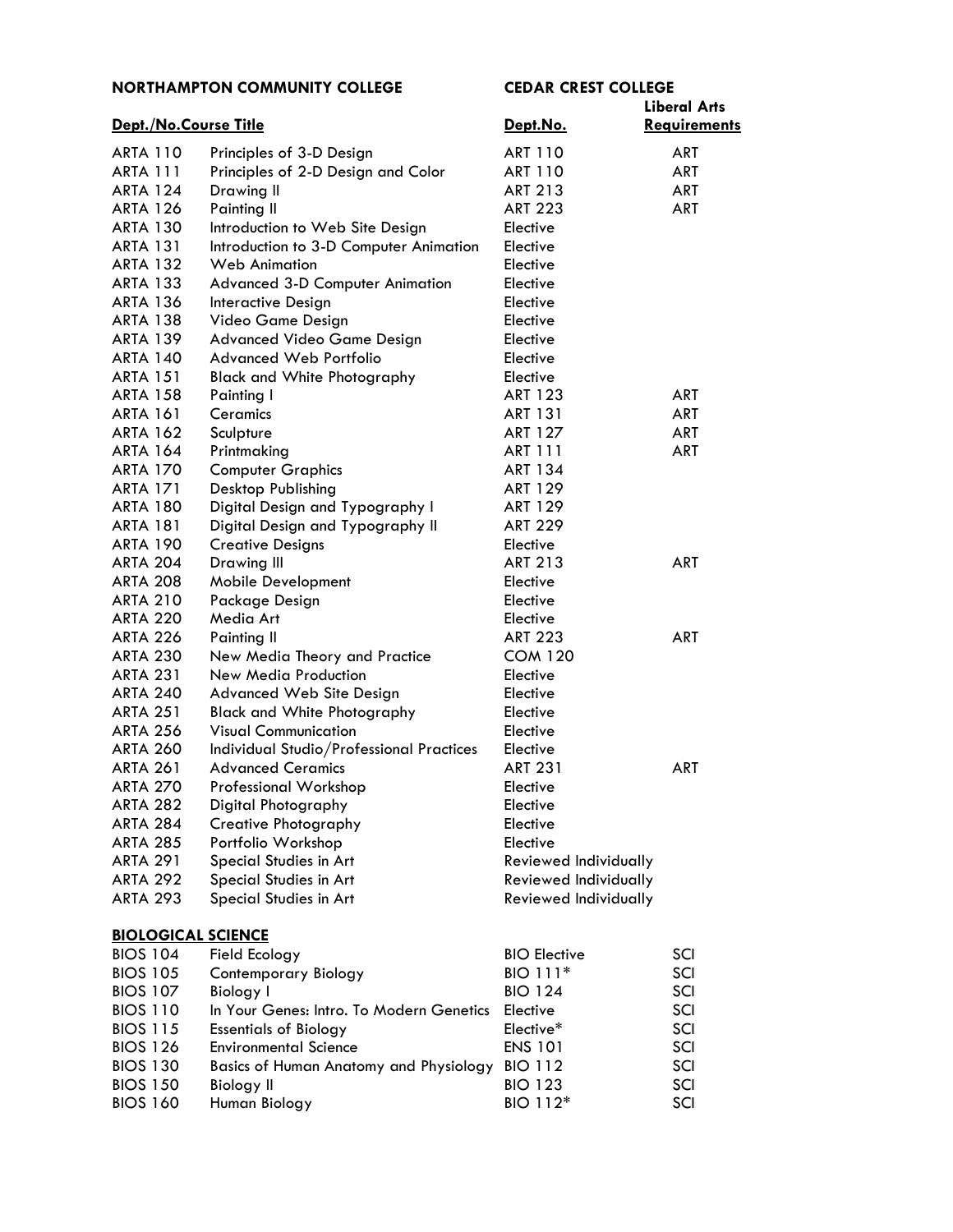| <b>NORTHAMPTON COMMUNITY COLLEGE</b> |                                          | <b>CEDAR CREST COLLEGE</b>   |                                            |
|--------------------------------------|------------------------------------------|------------------------------|--------------------------------------------|
| Dept./No.Course Title                |                                          | Dept.No.                     | <b>Liberal Arts</b><br><b>Requirements</b> |
| <b>BIOS 202</b>                      | Microbiology for Allied Health           | <b>BIO 127</b>               | SCI                                        |
| <b>BIOS 204</b>                      | Human Anatomy and Physiology I           | BIO 117*                     | SCI                                        |
| <b>BIOS 206</b>                      | General Ecology **                       | <b>BIO 234</b>               | SCI                                        |
| <b>BIOS 210</b>                      | <b>Environmental Biology</b>             | Elective                     | SCI                                        |
| <b>BIOS 220</b>                      | Field Zoology                            | Elective                     | SCI                                        |
| <b>BIOS 230</b>                      | <b>Field Botany</b>                      | Elective                     | SCI                                        |
| <b>BIOS 240</b>                      | Microbiology                             | <b>BIO 227</b>               | SCI                                        |
| <b>BIOS 250</b>                      | Introduction to Cell & Molecular Biology | <b>BIO 236</b>               | SCI                                        |
| <b>BIOS 254</b>                      | Human Anatomy and Physiology II          | BIO 118*                     | SCI                                        |
| <b>BIOS 260</b>                      | Genetics                                 | <b>BIO 231</b>               | SCI                                        |
| <b>BIOS 281</b>                      | Research in Biology                      | <b>Reviewed Individually</b> |                                            |
| <b>BIOS 282</b>                      | Research in Biology                      | Reviewed Individually        |                                            |
| <b>BIOS 283</b>                      | Research in Biology                      | <b>Reviewed Individually</b> |                                            |
| <b>BIOS 291</b>                      | Special Studies in Biological Science    | Reviewed Individually        |                                            |
| <b>BIOS 292</b>                      | Special Studies in Biological Science    | <b>Reviewed Individually</b> |                                            |
| <b>BIOS 293</b>                      | Special Studies in Biological Science    | <b>Reviewed Individually</b> |                                            |
| <b>BIOS 294</b>                      | Special Studies in Biological Science    | Reviewed Individually        |                                            |

\*If laboratory taken on-line, can only be used for the 3 credit (non-lab) LAC Natural Science requirement

#### **[BIOTECHNOLOGY](http://catalog.northampton.edu/course-descriptions/biotechnology-%28biot%29.htm)**

| <b>BIOT 101</b> | Introduction to Good Manufacturing | Elective  |     |
|-----------------|------------------------------------|-----------|-----|
|                 | Practices (GMP)                    |           |     |
| <b>BIOT 120</b> | Cleanroom Microbiology             | Elective  |     |
| <b>BIOT 184</b> | Introduction to Biotechnology      | Elective* | SCI |
| <b>BIOT 185</b> | <b>Biotechnology Techniques</b>    | Elective  |     |
| <b>BIOT 188</b> | Biotechnology Internship           | Elective  |     |
| <b>BIOT 190</b> | Industrial Biotechnology           | Elective  |     |
| <b>BIOT 200</b> | <b>Aseptic Processing</b>          | Elective  |     |
| <b>BIOT 202</b> | <b>Biotechnology Seminar</b>       | Elective  |     |
| <b>BIOT 220</b> | General Biotechnology              | Elective  | SCI |
|                 |                                    |           |     |

\* Lectures may be taken in the classroom or online and will transfer in as indicated. Labs must be taken in the classroom to transfer in (online labs will not be accepted as an equivalent to Cedar Crest College labs)

#### **[BUSINESS](http://catalog.northampton.edu/course-descriptions/business-%28busa%29.htm)**

| <b>BUSA 101</b>  | Introduction to Business                | Elective       |                  |
|------------------|-----------------------------------------|----------------|------------------|
| <b>BUSA 114</b>  | <b>Manufacturing Cost Control</b>       | <b>ACC 203</b> |                  |
| <b>BUSA 115</b>  | Introduction to International Business  | Elective       | GS               |
| <b>BUSA 131</b>  | <b>Principles of Marketing</b>          | <b>MRK 230</b> |                  |
| <b>BUSA 135</b>  | Principles of Exporting and Importing   | Elective       |                  |
| <b>BUSA 137</b>  | Principles of Selling                   | Elective       |                  |
| <b>BUSA 141</b>  | Entrepreneurship                        | Elective       |                  |
| <b>BUSA 152</b>  | <b>Business Law   and</b>               | <b>BUA 221</b> |                  |
| <b>BUSA 202</b>  | <b>Business Law II</b>                  |                |                  |
| <b>BUSA 201</b>  | <b>Business Statistics</b>              | <b>MAT 110</b> | ML               |
| <b>BUSA 205</b>  | Management Fundamentals                 | <b>BUA 110</b> |                  |
| <b>BUSA 211</b>  | <b>Personal Finance</b>                 | Elective       |                  |
| <b>BUSA 221G</b> | <b>Business Communications</b>          | <b>BUA 204</b> | WRI <sub>2</sub> |
| BUSA 226         | Human Resources Management              | <b>BUA 220</b> |                  |
| <b>BUSA 231</b>  | <b>Production and Inventory Control</b> | Elective       |                  |
| <b>BUSA 235</b>  | Principles of Advertising and PR        | <b>MRK 334</b> |                  |
| <b>BUSA 252</b>  | <b>Quality Management</b>               | Elective       |                  |
| <b>BUSA 260</b>  | International Business Practice Firm    | <b>BUA 240</b> | GS               |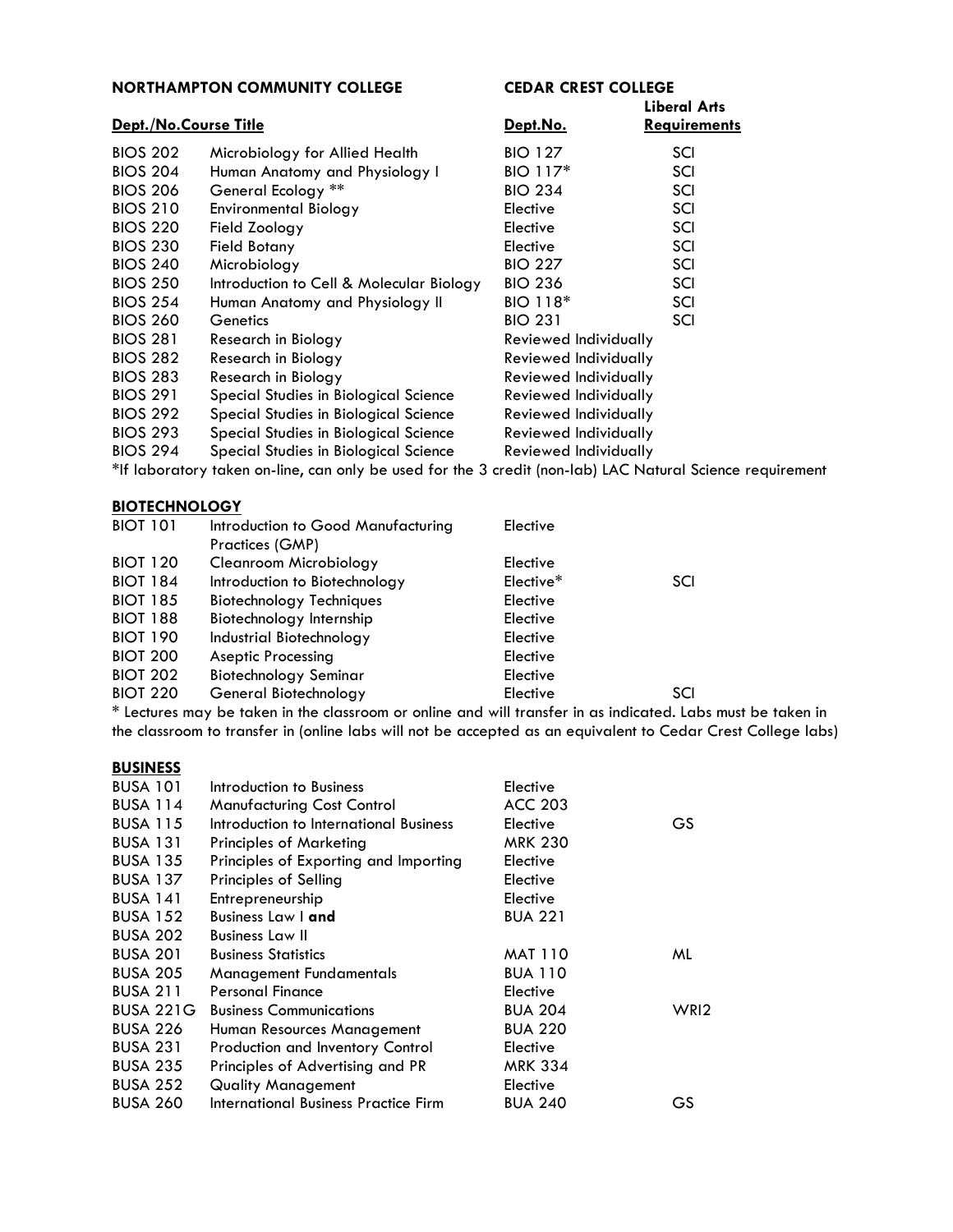|                       |                                                                                                                                                                                                                                                                                                                                                                                                                                                                                            |                              | <b>Liberal Arts</b> |
|-----------------------|--------------------------------------------------------------------------------------------------------------------------------------------------------------------------------------------------------------------------------------------------------------------------------------------------------------------------------------------------------------------------------------------------------------------------------------------------------------------------------------------|------------------------------|---------------------|
| Dept./No.Course Title |                                                                                                                                                                                                                                                                                                                                                                                                                                                                                            | Dept.No.                     | <b>Requirements</b> |
| <b>BUSA 261</b>       | International Business Practice Firm<br><b>Accounting Department</b>                                                                                                                                                                                                                                                                                                                                                                                                                       | <b>BUA 240</b>               |                     |
| <b>BUSA 262</b>       | International Business Practice Firm<br>Human Resources Department                                                                                                                                                                                                                                                                                                                                                                                                                         | <b>BUA 240</b>               |                     |
| <b>BUSA 263</b>       | International Business Practice Firm<br><b>Marketing Department</b>                                                                                                                                                                                                                                                                                                                                                                                                                        | <b>BUA 240</b>               |                     |
| <b>BUSA 264</b>       | International Business Practice Firm<br><b>Purchasing Department</b>                                                                                                                                                                                                                                                                                                                                                                                                                       | <b>BUA 240</b>               |                     |
| <b>BUSA 270</b>       | <b>Marketing Simulation</b>                                                                                                                                                                                                                                                                                                                                                                                                                                                                | Elective                     |                     |
| <b>BUSA 272</b>       | Finance/Applied Investment Management                                                                                                                                                                                                                                                                                                                                                                                                                                                      | <b>BUA 216</b>               |                     |
| <b>BUSA 191</b>       | <b>Special Studies in Business</b>                                                                                                                                                                                                                                                                                                                                                                                                                                                         | Reviewed Individually        |                     |
| <b>BUSA 192</b>       | <b>Special Studies in Business</b>                                                                                                                                                                                                                                                                                                                                                                                                                                                         | Reviewed Individually        |                     |
| <b>BUSA 193</b>       | <b>Special Studies in Business</b>                                                                                                                                                                                                                                                                                                                                                                                                                                                         | Reviewed Individually        |                     |
| <b>BUSA 291</b>       | Special Studies in Business Admin                                                                                                                                                                                                                                                                                                                                                                                                                                                          | <b>Reviewed Individually</b> |                     |
| <b>BUSA 292</b>       | Special Studies in Business Admin                                                                                                                                                                                                                                                                                                                                                                                                                                                          | <b>Reviewed Individually</b> |                     |
| <b>BUSA 293</b>       | Special Studies in Business Admin                                                                                                                                                                                                                                                                                                                                                                                                                                                          | Reviewed Individually        |                     |
| <b>CHEMISTRY</b>      |                                                                                                                                                                                                                                                                                                                                                                                                                                                                                            |                              |                     |
| <b>CHEM 105</b>       | Chemistry in Contemporary Society                                                                                                                                                                                                                                                                                                                                                                                                                                                          | Elective <sup>*</sup>        | SCI                 |
| <b>CHEM 120</b>       | <b>General Chemistry I</b>                                                                                                                                                                                                                                                                                                                                                                                                                                                                 | <b>CHE 111</b>               | SCI                 |
| $\sim$ IF $\sim$ 1.01 | $\blacksquare$ $\blacksquare$ $\blacksquare$ $\blacksquare$ $\blacksquare$ $\blacksquare$ $\blacksquare$ $\blacksquare$ $\blacksquare$ $\blacksquare$ $\blacksquare$ $\blacksquare$ $\blacksquare$ $\blacksquare$ $\blacksquare$ $\blacksquare$ $\blacksquare$ $\blacksquare$ $\blacksquare$ $\blacksquare$ $\blacksquare$ $\blacksquare$ $\blacksquare$ $\blacksquare$ $\blacksquare$ $\blacksquare$ $\blacksquare$ $\blacksquare$ $\blacksquare$ $\blacksquare$ $\blacksquare$ $\blacks$ | . .                          |                     |

| CHEM 120        | General Chemistry I                           | CHE 111               | SCI |
|-----------------|-----------------------------------------------|-----------------------|-----|
| <b>CHEM 121</b> | Lab Safety Procedure                          | Elective              |     |
| <b>CHEM 135</b> | Chemistry of Life                             | <b>CHE 103</b>        | SCI |
|                 | CHEM 201G Organic Chemistry I                 | <b>CHE 205</b>        | SCI |
| CHEM 220        | <b>General Chemistry II</b>                   | <b>CHE 112</b>        | SCI |
| CHEM 225        | <b>Quantitative Analysis</b>                  | <b>CHE 230</b>        | SCI |
| CHEM 228        | <b>Chemical Methods &amp; Instrumentation</b> | <b>CHE 302</b>        | SCI |
| <b>CHEM 251</b> | Organic Chemistry II                          | <b>CHE 206</b>        | SCI |
| <b>CHEM 260</b> | Biochemistry                                  | <b>CHE 217</b>        | SCI |
| <b>CHEM 261</b> | Research in Chemistry                         | Reviewed Individually |     |
| <b>CHEM 291</b> | Special Studies in Chemistry                  | Reviewed Individually |     |
| CHEM 292        | Special Studies in Chemistry                  | Reviewed Individually |     |
| CHEM 293        | Special Studies in Chemistry                  | Reviewed Individually |     |
| CHEM 294        | Special Studies in Chemistry                  | Reviewed Individually |     |
| <b>PERMIT</b>   |                                               |                       |     |

\*If laboratory taken on-line, can only be used for the 3 credit (non-lab) LAC Natural Science requirement

#### **COMMUNICATION DISORDERS**

| COMD <sub>131</sub> | Introduction to Sign Language       | Elective       |            |
|---------------------|-------------------------------------|----------------|------------|
|                     | <b>COMMUNICATIONS/THEATRE</b>       |                |            |
| <b>CMTH 102</b>     | <b>Speech Communication</b>         | <b>THS 105</b> |            |
| <b>CMTH 103</b>     | <b>Mass Communication</b>           | <b>COM 112</b> | <b>SS</b>  |
| <b>CMTH 104</b>     | Mass Media and Society              | Elective       |            |
| <b>CMTH 105</b>     | <b>Public Speaking</b>              | Elective       |            |
| <b>CMTH 110</b>     | Introduction to the Theatre         | <b>THS 120</b> | <b>ART</b> |
| <b>CMTH 111</b>     | Acting I                            | <b>THS 201</b> | ART        |
| <b>CMTH 115</b>     | <b>Technical Theatre and Design</b> | Elective       |            |
| <b>CMTH 117</b>     | Stagecraft                          | <b>THS 150</b> | <b>ART</b> |
| <b>CMTH 120</b>     | <b>Radio Production</b>             | Elective       |            |
| <b>CMTH 122</b>     | Radio Workshop                      | Elective       |            |
| <b>CMTH 126</b>     | <b>The Communication Arts</b>       | <b>COM 102</b> |            |
| <b>CMTH 130</b>     | MIDI Sequencing and Synthesis       | <b>THS 240</b> | ART        |
| <b>CMTH 170</b>     | <b>Television Production</b>        | <b>COM 224</b> |            |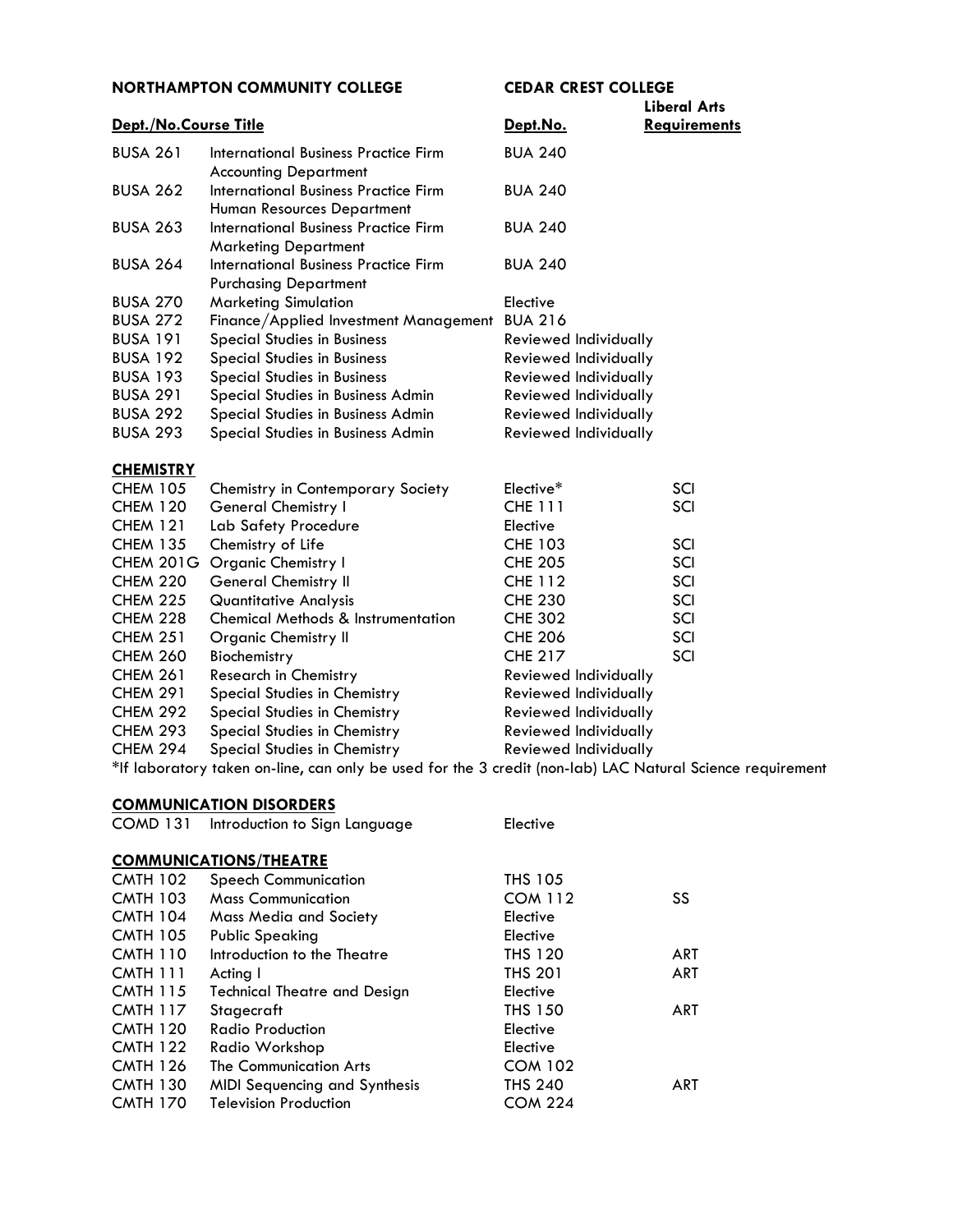#### **Liberal Arts Dept./No.Course Title Dept.No. Requirements** CMTH 180 Multimedia Production Elective CMTH 182 Multimedia Graphics and Animation COM 220 CMTH 189 Stage Voice and Movement Elective CMTH 190 Stage Production THS 250 or THS 251 ART CMTH 206 Directing THS 208 CMTH 211G Plays: Classical to Contemporary Elective Flective ART CMTH 212 Acting II CMTHS 202 ART CMTH 214 Interpersonal Communication COM 210 CMTH 215 Intercultural Communication COM 212 CMTH 218 Theatre Portfolio<br>
CMTH 220 Introduction to Film COM 1 Introduction to Film COM 140 CMTH 221 History of Broadcasting Elective CMTH 225G Scriptwriting Elective CMTH 230G Introduction to Communication Theory COM 200 CMTH 231 Small Group Communication Elective CMTH 240 Portable Video Techniques Elective CMTH 245 Audio Recording and Mixdown Elective CMTH 246 Advanced Audio Production Elective CMTH 251 Advanced Television Production COM 324 CMTH 252 Video Editing & Post Production Elective CMTH 275 Radio-TV Internship COM 290 CMTH 291 Special Studies in Speech Reviewed Individually CMTH 292 Special Studies in Speech Reviewed Individually CMTH 293 Special Studies in Speech Reviewed Individually

#### **[COMPUTER AND INFORMATION SCIENCE](http://catalog.northampton.edu/course-descriptions/computer-and-information-science-%28cisc%29.htm)**

| <b>CISC 100</b> | Computer Technology I                              | Elective |
|-----------------|----------------------------------------------------|----------|
| <b>CISC 101</b> | Introduction to Computers                          | Elective |
| <b>CISC 104</b> | <b>Microcomputer Applications</b>                  | Elective |
| <b>CISC 105</b> | <b>Microcomputer Operating Systems</b>             | Elective |
| <b>CISC 106</b> | Computing with Alice                               | Elective |
| <b>CISC 111</b> | Introduction to the Internet                       | Elective |
| <b>CISC 115</b> | Computer Science I                                 | Elective |
| <b>CISC 125</b> | Computer Science II                                | Elective |
| <b>CISC 128</b> | Client-side Scripting                              | Elective |
| <b>CISC 145</b> | Visual Software Development                        | Elective |
| <b>CISC 150</b> | <b>Object-Oriented Programming</b>                 | Elective |
| <b>CISC 158</b> | Server-side Scripting                              | Elective |
| <b>CISC 180</b> | Introduction to Network Security                   | Elective |
| <b>CISC 201</b> | <b>Advanced Web Technologies</b>                   | Elective |
| <b>CISC 205</b> | Introduction to Server Operating Systems           | Elective |
| <b>CISC 208</b> | <b>Mobile Development</b>                          | Elective |
| <b>CISC 225</b> | <b>Computer Organization</b>                       | Elective |
| <b>CISC 230</b> | Data Structures & Algorithm Analysis               | Elective |
| <b>CISC 231</b> | Data Communications and LANs (CCENT 1) Elective    |          |
| <b>CISC 262</b> | <b>LAN Management</b>                              | Elective |
| <b>CISC 265</b> | Networking Architectures, Processes, and           | Elective |
|                 | Protocols                                          |          |
| <b>CISC 267</b> | Routing and Switching Essentials (CCENT2) Elective |          |
| <b>CISC 270</b> | Data Base Systems                                  | Elective |
| <b>CISC 271</b> | Intermediate Routing & Switching,                  | Elective |
|                 | Interconnectivity and Troubleshooting (CNNA R&S)   |          |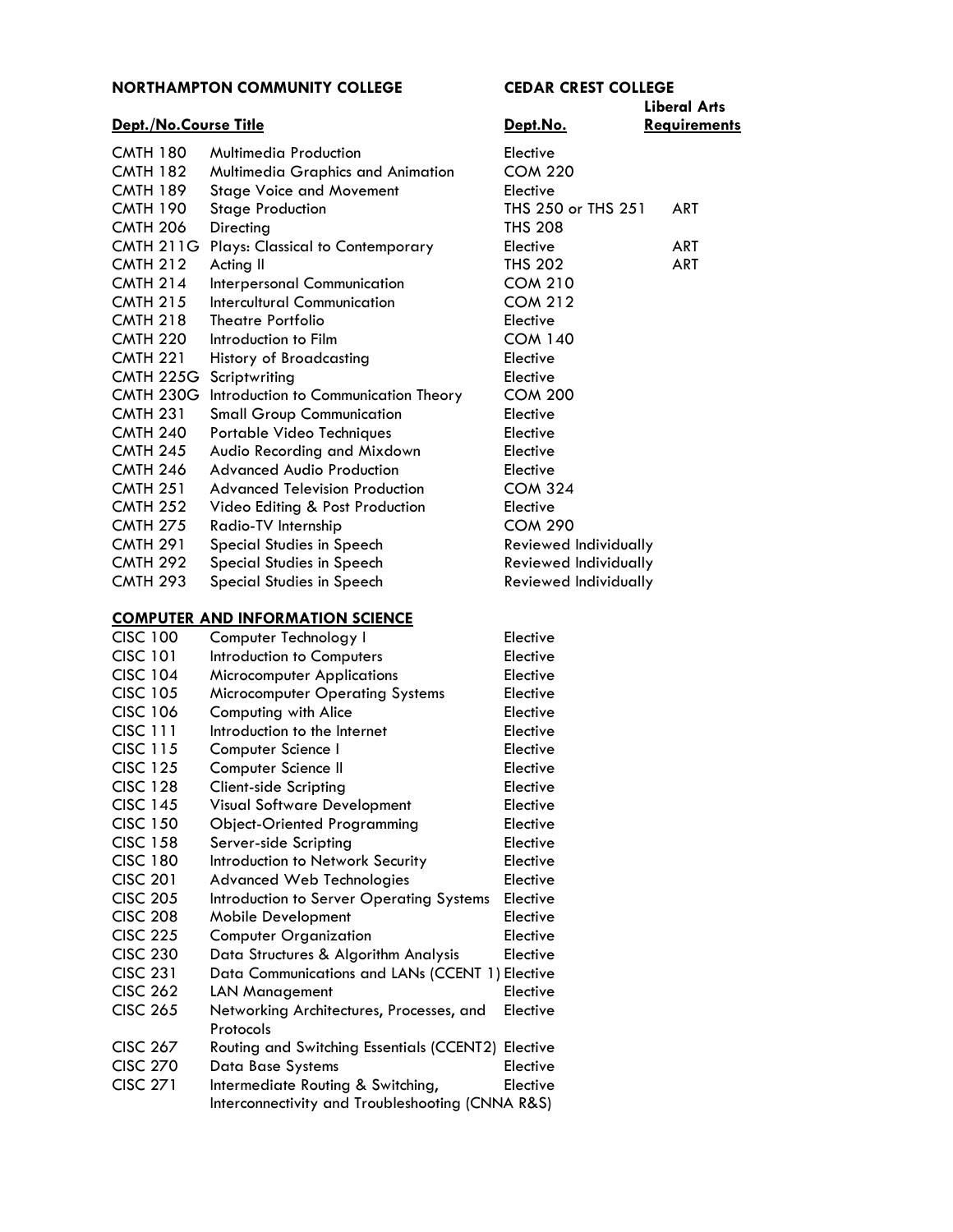#### **Dept./No.Course Title Contract Contract Contract Contract Contract Contract Contract Contract Contract Contract Contract Contract Contract Contract Contract Contract Contract Contract Contract Contract Contract Contract**

| <b>CISC 272</b> | <b>Building Scalable Internetworks</b><br>(CCNP-Route)    | Elective                     |
|-----------------|-----------------------------------------------------------|------------------------------|
| <b>CISC 277</b> | <b>Computer Information Technology</b><br>Practicum       | Elective                     |
| <b>CISC 278</b> | Web Server Administration                                 | Elective                     |
| <b>CISC 280</b> | Law and Ethics of Computer Security                       | Elective                     |
| <b>CISC 282</b> | Measure/Counter Measure                                   | Elective                     |
| <b>CISC 291</b> | <b>Special Studies in Computer</b><br>Information Science | <b>Reviewed Individually</b> |
| <b>CISC 292</b> | <b>Special Studies in Computer</b><br>Information Science | Reviewed Individually        |
| <b>CISC 293</b> | <b>Special Studies in Computer</b><br>Information Science | Reviewed Individually        |
| <b>CISC 294</b> | Special Studies in Computer<br>Information Science        | Reviewed Individually        |

#### **[COMPUTER FORENSIC ANALYST](http://catalog.northampton.edu/course-descriptions/computer-forensics-analyst-%28cfan%29.htm)**

| Internship I                                                                |                       |
|-----------------------------------------------------------------------------|-----------------------|
| <b>CFAN 220</b><br>Computer Forensic Analyst: HERO<br>Internship II         | Reviewed Individually |
| <b>CFAN 230</b><br><b>Computer Forensic Analyst: HERO</b><br>Internship III | Reviewed Individually |
| <b>CFAN 240</b><br><b>Computer Forensic Analyst: HERO</b><br>Internship IV  | Reviewed Individually |

#### **[COUNSELING](http://catalog.northampton.edu/course-descriptions/counseling-%28coun%29.htm)**

| <b>COUN 100</b> | Interpersonal and Group Dynamics     | Elective              |
|-----------------|--------------------------------------|-----------------------|
| <b>COUN 101</b> | <b>College Success</b>               | Elective              |
| <b>COUN 120</b> | 120 Career Planning I                | Elective              |
| <b>COUN 130</b> | <b>Career Planning II</b>            | Elective              |
| <b>COUN 291</b> | <b>Special Studies in Counseling</b> | Reviewed Individually |
| COUN 292        | <b>Special Studies in Counseling</b> | Reviewed Individually |
| <b>COUN 293</b> | <b>Special Studies in Counseling</b> | Reviewed Individually |
|                 |                                      |                       |

#### **[CRIMINAL JUSTICE](http://catalog.northampton.edu/course-descriptions/criminal-justice-%28cjst%29.htm)**

| <b>CJST 101</b>      | Introduction to Criminal Justice      | <b>CRJ 101</b> |    |
|----------------------|---------------------------------------|----------------|----|
| <b>CJST 111</b>      | American Legal System                 | <b>CRJ 101</b> |    |
| CJST 115             | Criminal Law                          | Elective       |    |
| <b>CJST 121G</b>     | Criminology                           | <b>CRJ 106</b> | SS |
| CJST 125             | Corrections and Rehabilitation        | <b>CRJ 306</b> |    |
| <b>CJST 131</b>      | Juvenile Justice                      | <b>CRJ 301</b> |    |
| <b>CJST 135</b>      | Law Enforcement and Investigative     | Elective       |    |
|                      | Techniques                            |                |    |
| <b>CJST 145</b>      | <b>Criminal Justice Ethics</b>        | <b>CRJ 211</b> |    |
| <b>CJST 250</b>      | Contemporary Issues                   | Elective       |    |
|                      |                                       |                |    |
| <b>CULINARY ARTS</b> |                                       |                |    |
| <b>CULA 102</b>      | Food Safety and Sanitation            | Elective       |    |
| <b>CULA 103</b>      | Nutrition                             | Elective       |    |
| <b>CULA 105</b>      | Product Identification and Stewarding | Elective       |    |
| <b>CULA 110</b>      | <b>Baking</b>                         | Elective       |    |

# **Liberal Arts**

| Elective<br>Elective<br>Elective<br>Reviewed Individually                                                               |    |
|-------------------------------------------------------------------------------------------------------------------------|----|
| Reviewed Individually                                                                                                   |    |
| Reviewed Individually                                                                                                   |    |
| Reviewed Individually                                                                                                   |    |
|                                                                                                                         |    |
| Reviewed Individually                                                                                                   |    |
| Reviewed Individually                                                                                                   |    |
| Reviewed Individually                                                                                                   |    |
| Reviewed Individually                                                                                                   |    |
|                                                                                                                         |    |
| Elective<br>Elective<br>Elective<br>Elective<br>Reviewed Individually<br>Reviewed Individually<br>Reviewed Individually |    |
| <b>CRJ 101</b><br><b>CRJ 101</b><br>Elective<br><b>CRJ 106</b><br><b>CRJ 306</b><br><b>CRJ 301</b><br>Elective          | SS |
| <b>CRJ 211</b><br>Elective                                                                                              |    |
| Elective<br>Elective<br>Elective                                                                                        |    |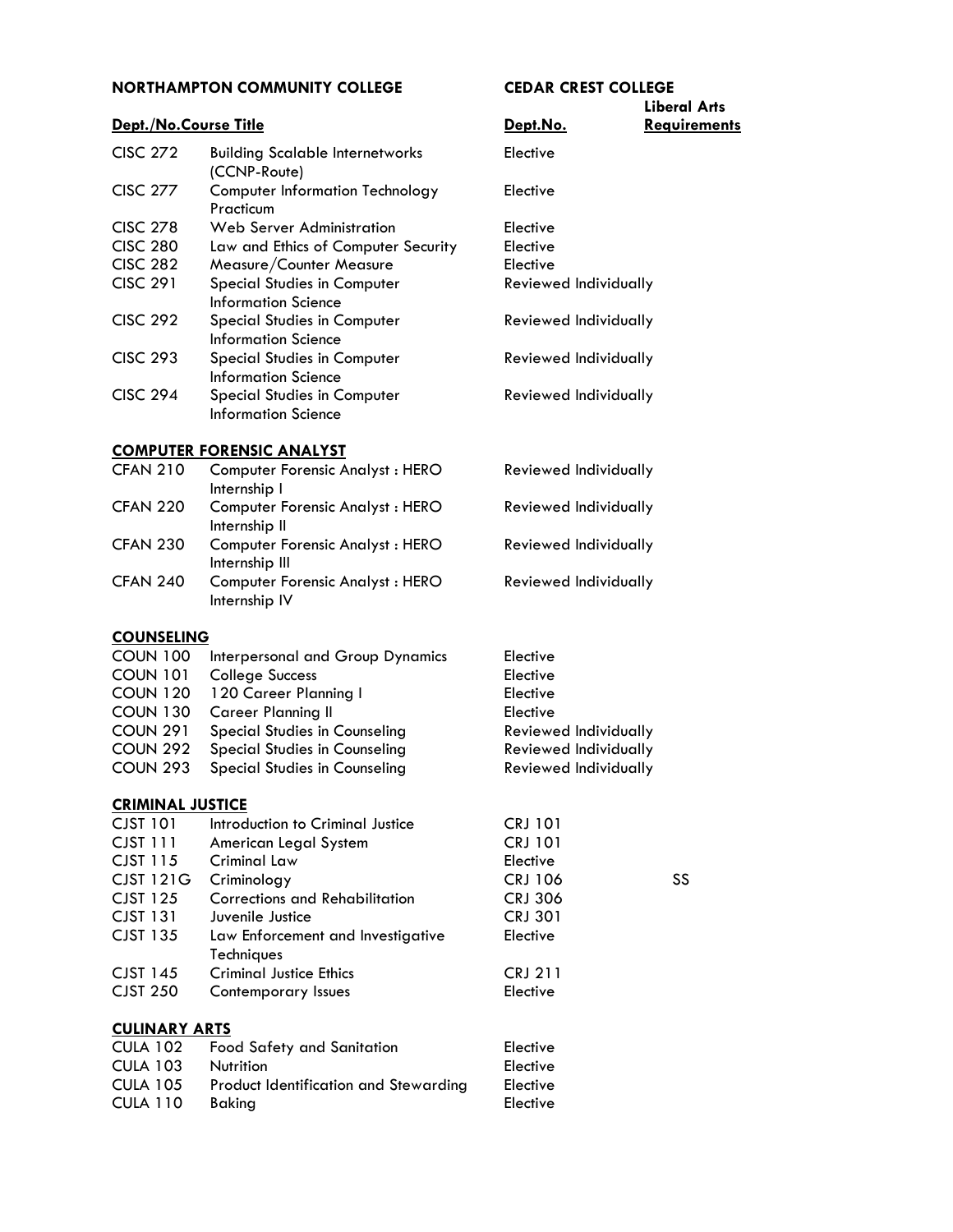|                       | IIIMIII IVII TUIIIIT                                            |                |                                            |
|-----------------------|-----------------------------------------------------------------|----------------|--------------------------------------------|
| Dept./No.Course Title |                                                                 | Dept.No.       | <b>Liberal Arts</b><br><b>Requirements</b> |
| <b>CULA 115</b>       | Meat, Poultry, and Fish Cutting                                 | Elective       |                                            |
| <b>CULA 120</b>       | Skill Development I                                             | Elective       |                                            |
| <b>CULA 130</b>       | <b>Basic Entrees and Vegetables</b>                             | Elective       |                                            |
| <b>CULA 145</b>       | <b>Restaurant Operations I</b>                                  | Elective       |                                            |
| <b>CULA 150</b>       | <b>Restaurant Operations II</b>                                 | Elective       |                                            |
| <b>CULA 170</b>       | Skill Development II                                            | Elective       |                                            |
| <b>DANCE</b>          |                                                                 |                |                                            |
| <b>DANC 101</b>       | Dance History                                                   | <b>DNC 235</b> | ART                                        |
| <b>DANC 110</b>       | <b>Ballet I</b>                                                 | <b>DNC 111</b> | ART                                        |
| <b>DANC 120</b>       | Modern Dance I                                                  | <b>DNC 120</b> | ART                                        |
| <b>DANC 130</b>       | Jazz I                                                          | <b>DNC 116</b> | ART                                        |
| <b>DANC 202</b>       | Improvisation                                                   | <b>DNC 226</b> | ART                                        |
| <b>DANC 210</b>       | <b>Ballet II</b>                                                | <b>DNC 213</b> | ART                                        |
| <b>DANC 220</b>       | Modern Dance II                                                 | <b>DNC 230</b> | ART                                        |
| <b>DANC 230</b>       | Jazz II                                                         | <b>DNC 212</b> | ART                                        |
| <b>DENTAL HYGEINE</b> |                                                                 |                |                                            |
| <b>DENH 103</b>       | <b>Pre-clinical Preventive Oral</b>                             | Elective       |                                            |
|                       | <b>Health Services</b>                                          |                |                                            |
| <b>DENH 104</b>       | <b>Foundations of Preventive Oral</b><br><b>Health Services</b> | Elective       |                                            |
| <b>DENH 105</b>       | Oral Histology                                                  | Elective*      |                                            |
| <b>DENH 106</b>       | <b>Oral Anatomy</b>                                             | Elective*      |                                            |
| <b>DENH 109</b>       | Oral Radiology Lab                                              | Elective       |                                            |
| <b>DENH 110</b>       | Oral Radiology                                                  | Elective       |                                            |
| <b>DENH 150</b>       | <b>Clinical Preventive Oral Health Services I</b>               | Elective       |                                            |
| <b>DENH 152</b>       | Preventive Oral Health Services I                               | Elective       |                                            |
| <b>DENH 153</b>       | Periodontology                                                  | Elective*      |                                            |
| <b>DENH 154</b>       | Oral Health Care for Medically                                  | Elective       |                                            |
|                       | <b>Complex Clients and Clients with Special Needs</b>           |                |                                            |
| <b>DENH 155</b>       | <b>General and Oral Pathology</b>                               | Elective*      |                                            |
| <b>DENH 205</b>       | Nutrition for the Dental Health<br><b>Care Provider</b>         | Elective*      |                                            |
| <b>DENH 206</b>       | Local Anesthesia                                                | Elective       |                                            |
| <b>DENH 210</b>       | <b>Clinical Preventive Oral Health</b><br>Services II           | Elective       |                                            |
| <b>DENH 211</b>       | Preventive Oral Health Services II                              | Elective       |                                            |
| <b>DENH 212</b>       | Pharmacology                                                    | Elective*      |                                            |
| <b>DENH 220</b>       | <b>Community Dental Health I</b>                                | Elective*      |                                            |
| <b>DENH 240</b>       | <b>Community Dental Health II</b>                               | Elective*      |                                            |
| <b>DENH 250</b>       | <b>Clinical Preventive Oral Health</b><br>Services III          | Elective       |                                            |
| <b>DENH 251</b>       | <b>Preventive Oral Health Services III</b>                      | Elective       |                                            |
| <b>DENH 291</b>       | Special Studies in Dental Hygiene                               | Elective       |                                            |
| <b>DENH 292</b>       | Special Studies in Dental Hygiene                               | Elective       |                                            |
| <b>DENH 293</b>       | Special Studies in Dental Hygiene                               | Elective       |                                            |

\*Can be used as HLT elective for the Health Science majors

#### **[DIAGNOSTIC MEDICAL SONOGRAPHY](http://catalog.northampton.edu/course-descriptions/diagnostic-medical-sonography-%28dmsg%29.htm)**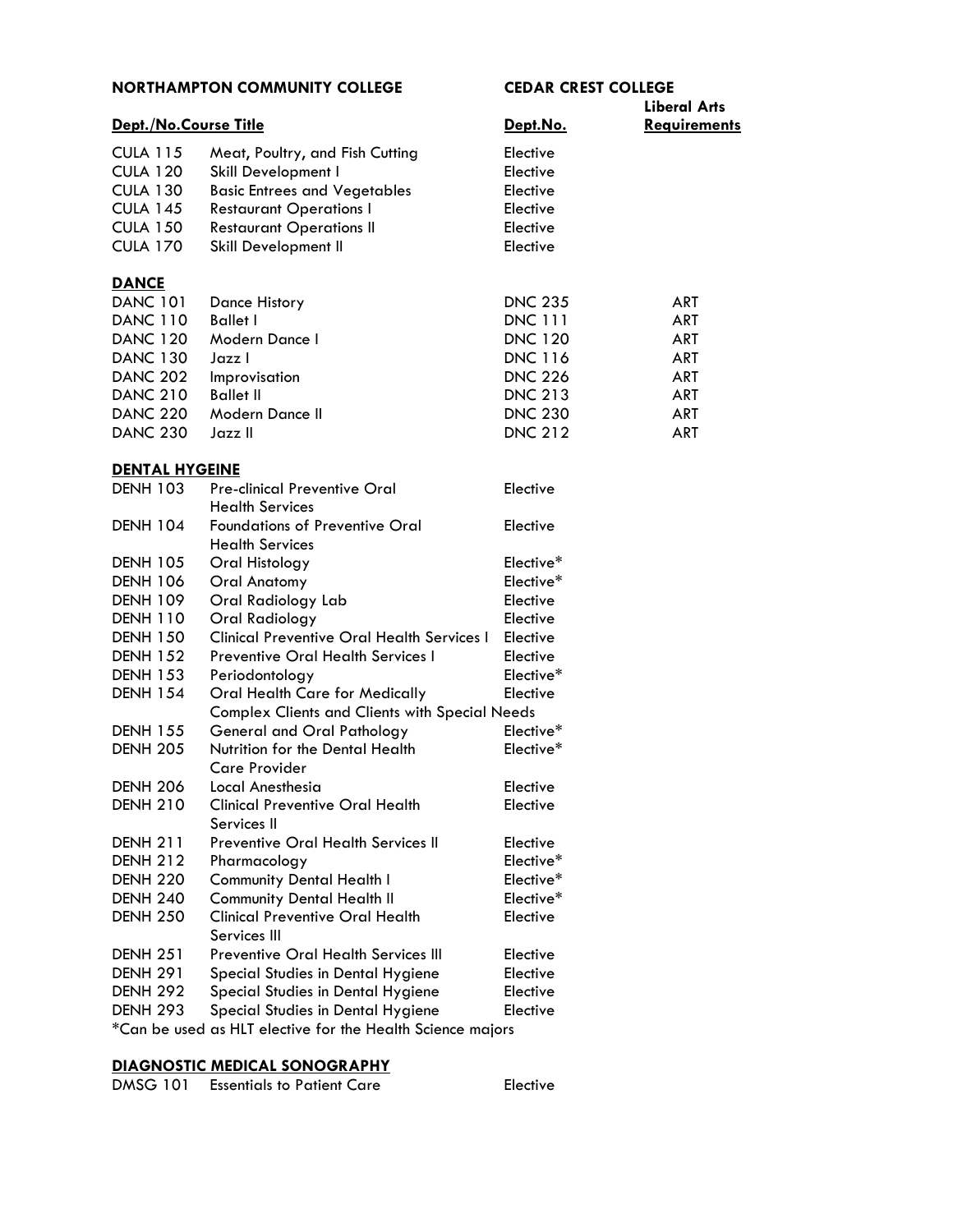# **Liberal Arts**

| Dept./No.Course Title |                                                                     | Dept.No.  | <b>Requirements</b> |
|-----------------------|---------------------------------------------------------------------|-----------|---------------------|
| <b>DMSG 102</b>       | Introduction to Diagnostic Medical<br>Sonography                    | Elective  |                     |
| <b>DMSG 103</b>       | Introduction to Acoustical Physics                                  | Elective  |                     |
| <b>DMSG 104</b>       | Introduction to Clinical Education                                  | Elective  |                     |
| <b>DMSG 105</b>       | Acoustic Physics & Instrumentation I                                | Elective  |                     |
| <b>DMSG 110</b>       | Abdominal Sonography-Anatomy,<br>Physiology, Imaging, & Critique I  | Elective* |                     |
| <b>DMSG 115</b>       | OB&GYN Sonography-Anatomy,<br>Physiology, Imaging, & Critique I     | Elective* |                     |
| <b>DMSG 124</b>       | <b>Clinical Education I</b>                                         | Elective  |                     |
| <b>DMSG 125</b>       | <b>Sectional Anatomy for Medical</b><br><b>Imagers</b>              | Elective* |                     |
| <b>DMSG 155</b>       | Acoustic Physics & Instrumentation II                               | Elective  |                     |
| <b>DMSG 160</b>       | Abdominal Sonography-Anatomy,<br>Physiology, Imaging, & Critique II | Elective* |                     |
| <b>DMSG 163</b>       | <b>Fundamentals of Fetal Scanning</b>                               | Elective  |                     |
| <b>DMSG 165</b>       | OB&GYN Sonography-Anatomy,<br>Physiology, Imaging, & Critique II    | Elective* |                     |
| <b>DMSG 174</b>       | <b>Clinical Education II</b>                                        | Elective  |                     |
|                       | DMSG 215G Small Parts and Special Topics                            | Elective  |                     |
| DMSG 224              | <b>Clinical Education III</b>                                       | Elective  |                     |
| <b>DMSG 234</b>       | <b>Clinical Education IV</b>                                        | Elective  |                     |
| <b>DMSG 235</b>       | Introduction to Vascular Sonography                                 | Elective  |                     |
| <b>DMSG 244</b>       | <b>Clinical Education V</b>                                         | Elective  |                     |
|                       | *Can be used as HLT elective for the Health Science majors          |           |                     |

#### **DIETARY MANAGEMENT**

| <b>DIET 101</b> | Dietary Management: Nutrition                             | Elective |
|-----------------|-----------------------------------------------------------|----------|
| <b>DIET 105</b> | Dietary Management: Administration                        | Elective |
|                 | and Personnel Management                                  |          |
| <b>DIET 110</b> | Dietary Management: Systems<br>Management and Food Safety | Elective |

#### **E-BUSINESS**

| <b>EBUS 101</b> | Introduction to E-commerce       | Elective |
|-----------------|----------------------------------|----------|
| <b>EBUS 103</b> | E-commerce Security and Payments | Elective |
| <b>EBUS 130</b> | Web Design Technology            | Elective |

### **[EARLY CHILDHOOD EDUCATION](http://catalog.northampton.edu/course-descriptions/early-childhood-education-%28earl%29.htm)**

| <b>EARL 102</b> | Introduction to School Age Child Care        | Elective       |
|-----------------|----------------------------------------------|----------------|
| <b>EARL 103</b> | Society and the School Age Child             | Elective       |
| <b>EARL 104</b> | School Age Child Care Professional           | Elective       |
| <b>EARL 105</b> | <b>Early Childhood Visual Arts</b>           | Elective       |
| <b>EARL 106</b> | Early Childhood Development & Learning       | <b>ECE 101</b> |
| <b>EARL 107</b> | Observation and Assessment in Early          | <b>ECE 301</b> |
|                 | Childhood                                    |                |
| <b>EARL 109</b> | Introduction to Early Childhood Ed.          | <b>ECE 101</b> |
| <b>EARL 112</b> | Early Childhood Language and Literature      | <b>ECE 207</b> |
| <b>EARL 113</b> | <b>Fundamental Family Support Techniques</b> | Elective       |
| <b>EARL 114</b> | <b>Advanced Family Support Techniques</b>    | Elective       |
| <b>EARL 122</b> | <b>Early Childhood Music and Movement</b>    | <b>DNC 236</b> |
| <b>EARL 126</b> | Arts in Early Childhood                      | <b>EDU 308</b> |
|                 |                                              |                |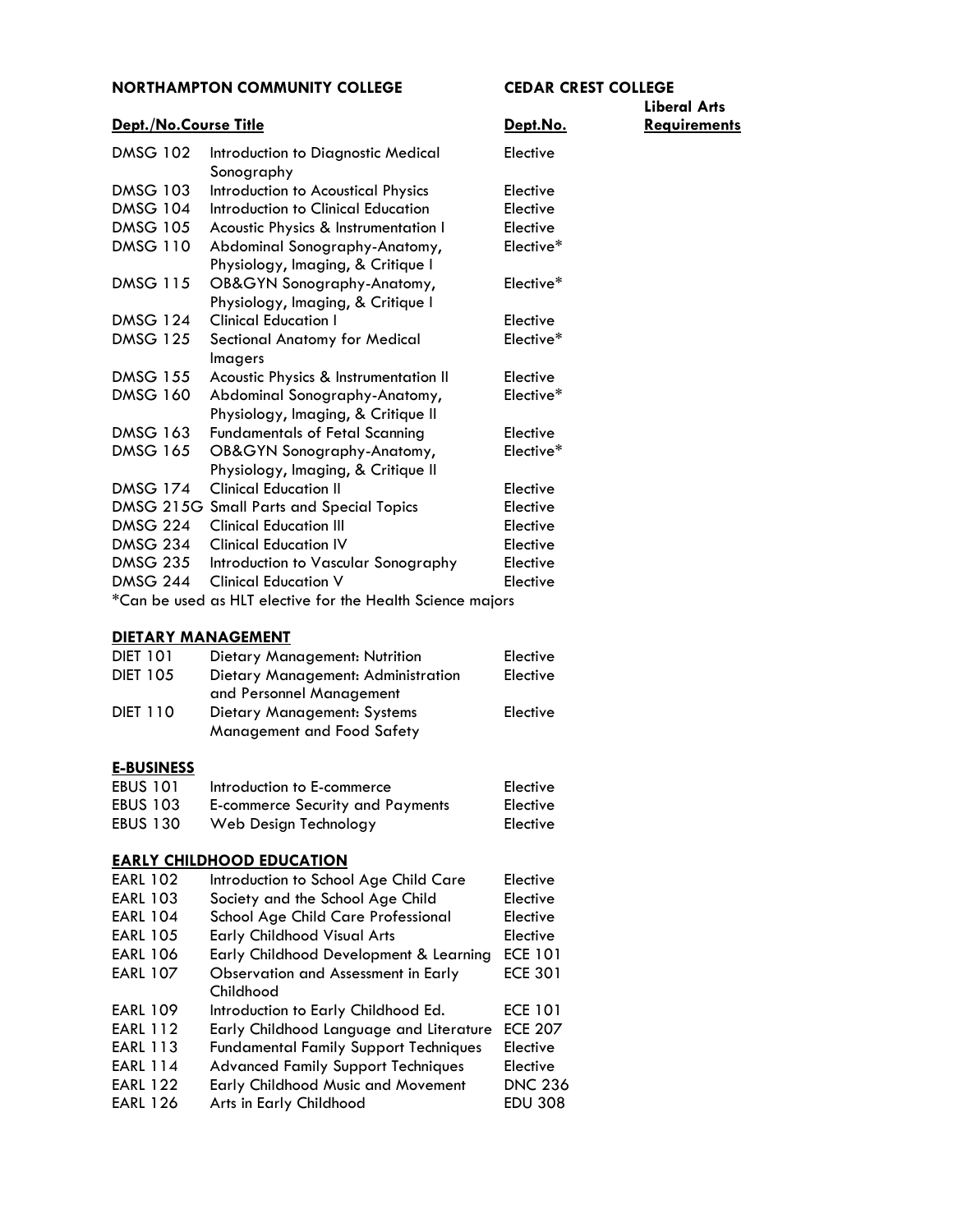# **Liberal Arts**

| Dept./No.Course Title              |                                                                                                       | Dept.No.             | Requirements |
|------------------------------------|-------------------------------------------------------------------------------------------------------|----------------------|--------------|
| <b>EARL 128</b><br><b>EARL 130</b> | Infant-Toddler Development and Learning<br>Introduction to Young Children with<br><b>Disabilities</b> | Elective<br>Elective |              |
| <b>EARL 131</b>                    | A.D.A. and Early Childhood Education                                                                  | Elective             |              |
| <b>EARL 132</b>                    | Family/School Collaboration for Young<br><b>Children with Disabilities</b>                            | Elective             |              |
| <b>EARL 133</b>                    | <b>Fostering Social-Emotional Competency</b><br>in Young Children with Disabilities                   | Elective             |              |
| <b>EARL 134</b>                    | The Inclusive Classroom Environment                                                                   | Elective             |              |
| <b>EARL 135</b>                    | Planning Curriculum for Young Children<br>with Disabilities                                           | Elective             |              |
| <b>EARL 160</b>                    | <b>Child Care Health Advocate</b>                                                                     | Elective             |              |
| <b>EARL 202</b>                    | Society and the Child                                                                                 | <b>ECE 305</b>       |              |
| <b>EARL 208</b>                    | Math in Early Childhood                                                                               | <b>EDU 332</b>       |              |
| <b>EARL 215</b>                    | Early Childhood Science and Math                                                                      | Elective             |              |
| <b>EARL 216</b>                    | Language and Literacy in Early Childhood ECE 207                                                      |                      |              |
| <b>EARL 217</b>                    | Child, Family and Communities                                                                         | <b>ECE 305</b>       |              |
| <b>EARL 218</b>                    | Science in Early Childhood                                                                            | EDU 317              |              |
| <b>EARL 220</b>                    | Infant Toddler Care and Education                                                                     | Elective             |              |
| <b>EARL 221</b>                    | Cultural and Linguistic Diversity in<br><b>Early Childhood</b>                                        | <b>EDU 359</b>       |              |
| <b>EARL 222</b>                    | Supporting Young Learners of Diverse<br>Abilities                                                     | Elective             |              |
| <b>EARL 231</b>                    | Organization and Administration of Early<br><b>Childhood Programs</b>                                 | Elective             |              |
| <b>EARL 232</b>                    | Leadership Seminar in Early Childhood<br>Education                                                    | Elective             |              |
| <b>EARL 244</b>                    | <b>Early Childhood Profession</b>                                                                     | Elective             |              |
| <b>EARL 254</b>                    | Internship                                                                                            | Elective             |              |
| <b>EARL 256</b>                    | Internship                                                                                            | EDU 151              |              |
| <b>EARL 263</b>                    | Internship - Early Childhood                                                                          | <b>EDU 151</b>       |              |
| <b>EARL 275</b>                    | The Early Childhood Professional                                                                      | Elective             |              |
| <b>EARL 291</b>                    | Special Studies in Early Childhood Educ.                                                              | Elective             |              |
| <b>EARL 292</b>                    | Special Studies in Early Childhood Educ.                                                              | Elective             |              |
| <b>EARL 293</b>                    | Special Studies in Early Childhood Educ.                                                              | Elective             |              |
| <b>EARL 294</b>                    | Special Studies in Early Childhood Educ.                                                              | Elective             |              |
| <b>ECONOMICS</b>                   |                                                                                                       |                      |              |

# ECON 201 Macroeconomics ECO 101 SS ECON 251G Microeconomics ECO 102 SS ECON 291 Special Studies in Economics Reviewed Individually<br>
ECON 292 Special Studies in Economics Reviewed Individually Special Studies in Economics ECON 293 Special Studies in Economics Reviewed Individually **[EDUCATION](http://catalog.northampton.edu/course-descriptions/education-%28educ%29.htm)**

| <b>EDUC 101</b> | <b>Foundation of Education</b>                  | EDU 100        |
|-----------------|-------------------------------------------------|----------------|
| <b>EDUC 105</b> | Pre-Service Academic Assessment (PAPA) Elective |                |
|                 | Preparation                                     |                |
| <b>EDUC 115</b> | <b>Education for All Students</b>               | EDU 100        |
| <b>EDUC 252</b> | Educational Psychology                          | <b>EDU 102</b> |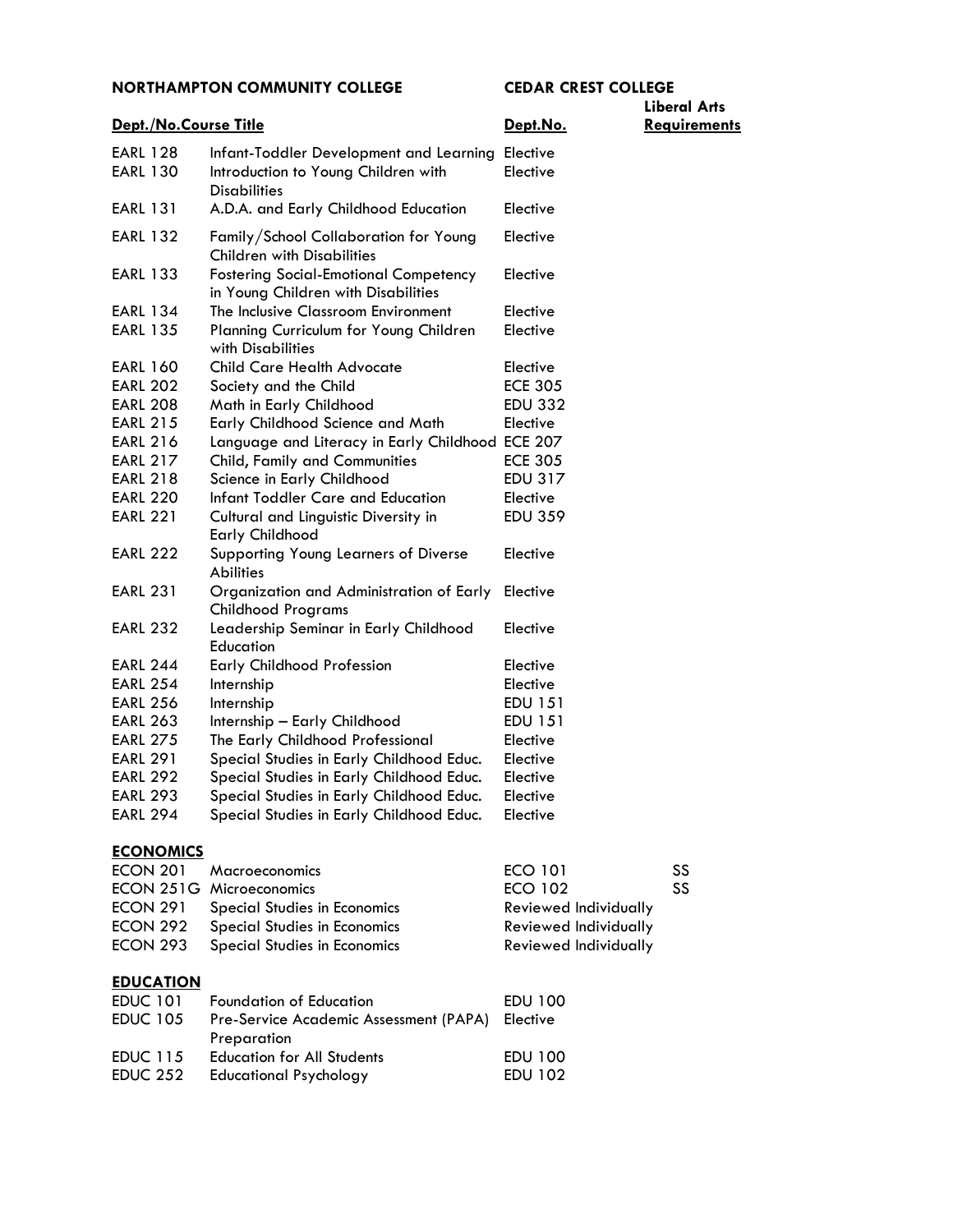| NORTHAMPTON COMMUNITY COLLEGE |                                                                      | LEDAK LKESI LULLEUE<br><b>Liberal Arts</b> |                     |
|-------------------------------|----------------------------------------------------------------------|--------------------------------------------|---------------------|
| Dept./No.Course Title         |                                                                      | Dept.No.                                   | <b>Requirements</b> |
| <b>EDUC 256</b>               | Effective Use of Instructional Technology<br>In Classrooms           | <b>EDU 207</b>                             |                     |
| <b>EDUC 260G</b>              | Adolescent Development and Cognition                                 | <b>EDU 102</b>                             |                     |
| <b>EDUC 291</b>               | <b>Special Studies in Education</b>                                  | Reviewed Individually                      |                     |
| <b>EDUC 292</b>               | Special Studies in Education                                         | <b>Reviewed Individually</b>               |                     |
| <b>EDUC 293</b>               | <b>Special Studies in Education</b>                                  | Reviewed Individually                      |                     |
| <b>EMERGENCY SERVICES</b>     |                                                                      |                                            |                     |
| <b>EMGS 104</b>               | Essentials of Firefighting and Emergency<br>Response                 | Elective                                   |                     |
| <b>EMGS 105</b>               | Essentials of Interior Firefighting and<br><b>Emergency Response</b> | Elective                                   |                     |
| <b>EMGS 109</b>               | <b>Vehicle Rescue</b>                                                | Elective                                   |                     |
| <b>EMGS 115</b>               | Emergency Medical Technician - Basic                                 | Elective*                                  |                     |
| <b>EMGS 120</b>               | <b>Emergency Services Health and Safety</b>                          | Elective                                   |                     |
| <b>EMGS 122</b>               | <b>Emergency Action Planning</b>                                     | Elective                                   |                     |
| <b>EMGS 151</b>               | <b>Fire Prevention</b>                                               | Elective                                   |                     |
| <b>EMGS 201</b>               | Hazardous Materials                                                  | Elective                                   |                     |
| <b>EMGS 202</b>               | <b>Fire Tactics and Incident Command</b>                             | Elective                                   |                     |
| <b>EMGS 216</b>               | <b>Emergency Fiscal Administration</b>                               | Elective                                   |                     |
| <b>EMGS 217</b>               | <b>Public Information and Relations</b>                              | Elective                                   |                     |
| <b>EMGS 218</b>               | Incident Command and Management                                      | Elective                                   |                     |
| <b>EMGS 219</b>               | <b>Regulatory Compliance</b>                                         | Elective                                   |                     |
| <b>EMGS 221</b>               | <b>Emergency Service Management</b>                                  | Elective*                                  |                     |
| <b>EMGS 231</b>               | Law for Emergency Services                                           | Elective                                   |                     |
|                               |                                                                      |                                            |                     |

EMGS 252 Fire Causes and Investigation Elective EMGS 254 Fire and Emergency Services Training Elective

Methods EMGS 255 First Responder Training Elective\*

\*Can be used as HLT elective for the Health Science majors

#### **[ENGINEERING](http://catalog.northampton.edu/course-descriptions/engineering-%28engg%29.htm)**

| <b>ENGG 100</b> | <b>Engineering Graphics</b>                  | Elective              |
|-----------------|----------------------------------------------|-----------------------|
| <b>ENGG 110</b> | Introduction to Engineering                  | Elective              |
| <b>ENGG 112</b> | Introduction to Computer Integrated          | Elective              |
|                 | Manufacturing                                |                       |
| <b>ENGG 115</b> | Computer Aided Design I                      | Elective              |
| <b>ENGG 117</b> | <b>Technical Drawings and Specifications</b> | Elective              |
| <b>ENGG 125</b> | <b>Manufacturing Processes</b>               | Elective              |
| <b>ENGG 191</b> | Special Studies in Engineering               | Reviewed Individually |
| <b>ENGG 192</b> | Special Studies in Engineering               | Reviewed Individually |
| <b>ENGG 193</b> | Special Studies in Engineering               | Reviewed Individually |
| <b>ENGG 194</b> | Special Studies in Engineering               | Reviewed Individually |
| <b>ENGG 201</b> | <b>Statics</b>                               | Elective              |
| <b>ENGG 205</b> | <b>Parametric Modeling</b>                   | Elective              |
| <b>ENGG 220</b> | Design Project                               | Elective              |
| <b>ENGG 230</b> | <b>Team Project</b>                          | Elective              |
| <b>ENGG 240</b> | <b>CAD Applications</b>                      | Elective              |
| <b>ENGG 251</b> | <b>Strength of Materials</b>                 | Elective              |
| <b>ENGG 252</b> | <b>Dynamics</b>                              | Elective              |
| <b>ENGG 260</b> | <b>Engineering Materials</b>                 | Elective              |
| <b>ENGG 262</b> | Computer Aided Design III                    | Elective              |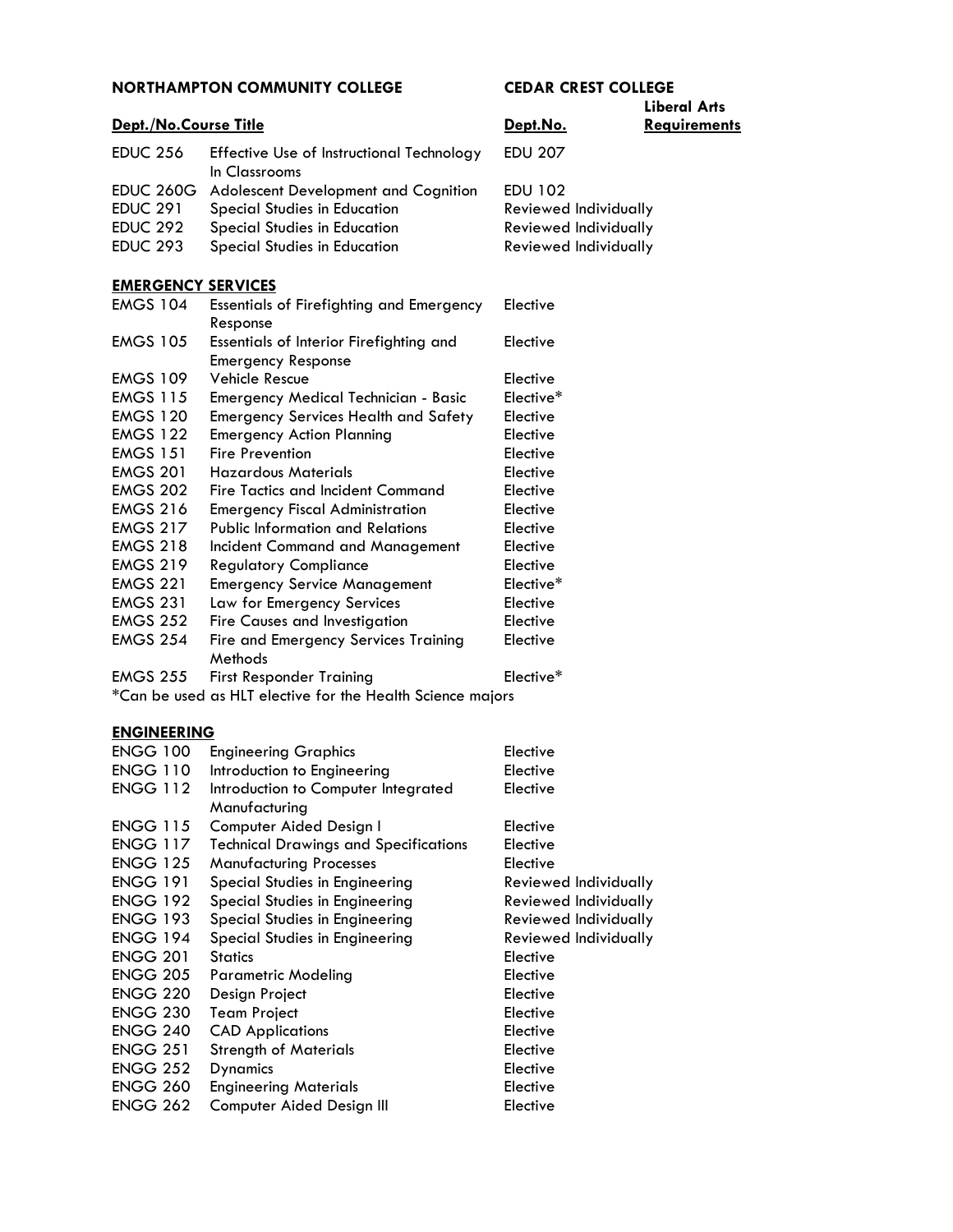# **Liberal Arts**

| Dept./No.Course Title |                                                                           | Dept.No.              | <b>Requirements</b>                           |
|-----------------------|---------------------------------------------------------------------------|-----------------------|-----------------------------------------------|
| <b>ENGG 268</b>       | <b>CAD Practicum</b>                                                      | Elective              |                                               |
| <b>ENGG 291</b>       | Special Studies in Drafting and Design                                    | Reviewed Individually |                                               |
| <b>ENGG 292</b>       | Special Studies in Drafting and Design                                    | Reviewed Individually |                                               |
| <b>ENGG 293</b>       | Special Studies in Drafting and Design                                    | Reviewed Individually |                                               |
| <b>ENGG 294</b>       | Special Studies in Drafting and Design                                    | Reviewed Individually |                                               |
| <b>ENGLISH</b>        |                                                                           |                       |                                               |
| <b>ENGL 101</b>       | English I                                                                 | <b>WRI 100</b>        | WRI 1                                         |
| <b>ENGL 151</b>       | English II                                                                | Elective              | WRI <sub>2</sub>                              |
| <b>ENGL 201G</b>      | <b>British Literature I</b>                                               | <b>ENG 101</b>        | <b>HUM</b>                                    |
|                       | (fulfills the 3 credit PDE literature requirement for education students) |                       |                                               |
|                       | <b>ENGL 203G</b> Shakespeare                                              | <b>ENG 311</b>        | <b>HUM</b>                                    |
|                       | <b>ENGL 205G</b> American Literature I                                    | <b>ENG 223</b>        | <b>HUM</b>                                    |
|                       | (fulfills the 3 credit PDE literature requirement for education students) |                       |                                               |
|                       | <b>ENGL 211G</b> Plays: Classical to Contemporary                         | <b>ENG 244</b>        | <b>HUM</b>                                    |
|                       | <b>ENGL 215G</b> Multicultural Adolescent Literature                      | Elective              | <b>HUM</b>                                    |
| <b>ENGL 250G</b>      | Latin American Literature                                                 | <b>ENG 245</b>        | <b>GS</b>                                     |
| <b>ENGL 251G</b>      | <b>British Literature II</b>                                              | <b>ENG 102</b>        | <b>HUM</b>                                    |
|                       | (fulfills the 3 credit PDE literature requirement for education students) |                       |                                               |
| <b>ENGL 253</b>       | <b>Creative Writing</b>                                                   | <b>ENG 104</b>        | <b>ART</b>                                    |
| <b>ENGL 255G</b>      | American Literature II                                                    | <b>ENG 223</b>        | <b>HUM</b>                                    |
|                       | (fulfills the 3 credit PDE literature requirement for education students) |                       |                                               |
|                       | ENGL 256G Modern Poetry                                                   | <b>ENG 243</b>        | <b>HUM</b>                                    |
| <b>ENGL 257G</b>      | 20th Century Literature by Women:<br>Self-Images and Self-Awareness       | <b>ENG 285</b>        | <b>HUM</b>                                    |
| <b>ENGL 258</b>       | <b>Fiction Writing</b>                                                    | <b>ENG 233</b>        | <b>ART</b>                                    |
| <b>ENGL 260G</b>      | Contemporary Literature                                                   | <b>ENG Elective</b>   | <b>HUM</b>                                    |
| <b>ENGL 264G</b>      | Irish Literature                                                          | <b>ENG 225</b>        | <b>HUM</b>                                    |
| <b>ENGL 265G</b>      | African-American Literature                                               | <b>ENG 223</b>        | <b>HUM</b>                                    |
| <b>ENGL 267</b>       | Poetry Writing                                                            | <b>ENG 234</b>        | ART                                           |
| <b>ENGL 291</b>       | Special Studies in English                                                | Reviewed Individually |                                               |
| <b>ENGL 292</b>       | Special Studies in English                                                | Reviewed Individually |                                               |
| <b>ENGL 293</b>       | Special Studies in English                                                | Reviewed Individually |                                               |
|                       | <b>FOOD SERVICE MANAGEMENT</b>                                            |                       |                                               |
| <b>FOOD 110</b>       | <b>Food Preparation I</b>                                                 | Elective              |                                               |
| <b>FOOD 113</b>       | <b>Sanitation &amp; Kitchen Operations</b>                                | Elective              |                                               |
| <b>FOOD 120</b>       | <b>Quantity Food Preparation &amp; Catering</b>                           | Elective              |                                               |
| <b>FOOD 123</b>       | Menu Planning and Food and                                                | Elective              |                                               |
|                       | <b>Beverage Cost Control</b>                                              |                       |                                               |
| <b>FOOD 201</b>       | Purchasing for the Hospitality Industry                                   | Elective              |                                               |
| <b>FOOD 250</b>       | <b>Dining Room Operation</b>                                              | Elective              |                                               |
| <b>GEOGRAPHY</b>      |                                                                           |                       |                                               |
| <b>GEOG 101</b>       | <b>World Geography</b>                                                    | Elective              | GS                                            |
| <b>GEOG 121</b>       | <b>Environmental Sustainability</b>                                       | Elective or           | SCI                                           |
|                       |                                                                           |                       | BIO 111 (if 1 credit lab is completed at CCC) |
| <b>GEOG 130</b>       | Geographic Information Systems                                            | Elective              |                                               |
| <b>GEOG 140</b>       | <b>Investigating Climate Change</b>                                       | Elective              | GS                                            |
| <b>GEOG 150</b>       | Astronomy                                                                 | GSC 103               | SCI                                           |
| <b>GEOG 151</b>       | Geography of the United States and<br>Canada                              | Elective              |                                               |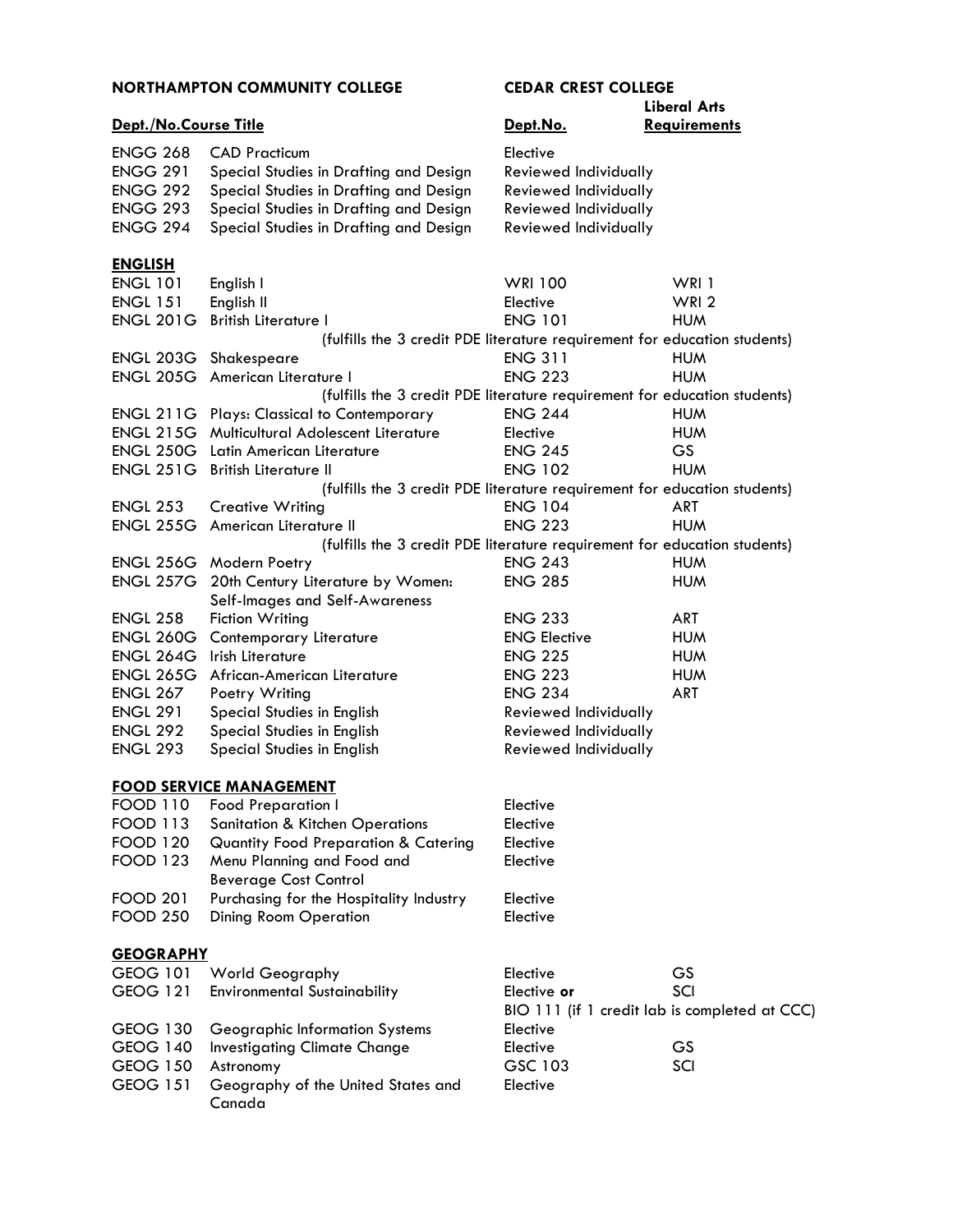|                       | <b>NORTHAMPTON COMMUNITY COLLEGE</b>                        | <b>CEDAR CREST COLLEGE</b> |                     |
|-----------------------|-------------------------------------------------------------|----------------------------|---------------------|
|                       |                                                             |                            | <b>Liberal Arts</b> |
| Dept./No.Course Title |                                                             | Dept.No.                   | Requirements        |
| <b>GEOG 210</b>       | Meteorology                                                 | GSC 102                    | SCI                 |
|                       | GEOG 221G Contemporary Middle East                          | <b>HIS/PSC 275</b>         | <b>GS</b>           |
| <b>GEOG 291</b>       | Special Studies in Geography                                | Reviewed Individually      |                     |
| <b>GEOG 292</b>       | Special Studies in Geography                                | Reviewed Individually      |                     |
| <b>GEOG 293</b>       | Special Studies in Geography                                | Reviewed Individually      |                     |
| <b>GEOLOGY</b>        |                                                             |                            |                     |
| <b>GEOL 201</b>       | <b>Physical Geology</b>                                     | GSC 101                    | SCI                 |
| <b>GEOL 291</b>       | Special Studies in Geology                                  | Reviewed Individually      |                     |
| GEOL 292              | <b>Special Studies in Geology</b>                           | Reviewed Individually      |                     |
| <b>GEOL 293</b>       | <b>Special Studies in Geology</b>                           | Reviewed Individually      |                     |
| <b>GEOL 294</b>       | <b>Special Studies in Geology</b>                           | Reviewed Individually      |                     |
| <b>GLOBAL STUDIES</b> |                                                             |                            |                     |
| <b>GLBL 130</b>       | Introduction to Global Studies                              | GST 100                    | GS                  |
| <b>GLBL 160</b>       | Field Experience and Academic Research<br>In Global Studies | Elective                   | <b>GS</b>           |
| <b>GLBL 230</b>       | <b>Global Studies Capstone</b>                              | Elective                   | <b>GS</b>           |
| <u>HEALTH</u>         |                                                             |                            |                     |
| <b>HEAL 150</b>       | Contemporary Health                                         | Elective                   |                     |
| <b>HEAL 291</b>       | Special Studies in Health                                   | Elective                   |                     |
| <b>HEAL 292</b>       | Special Studies in Health                                   | Elective                   |                     |
| <b>HEAL 293</b>       | Special Studies in Health                                   | Elective                   |                     |
| <b>HEAL 295</b>       | Special Studies in Health                                   | Elective                   |                     |
| <b>HISTORY</b>        |                                                             |                            |                     |
| <b>HIST 103</b>       | Ancient and Medieval History                                | Elective                   | <b>HUM</b>          |
| <b>HIST 113</b>       | American History I                                          | <b>HIS 121</b>             | <b>HUM</b>          |
| <b>HIST 121</b>       | The Black Experience                                        | Elective                   | <b>HUM</b>          |
| <b>HIST 123</b>       | <b>African Civilizations</b>                                | Elective                   | <b>HUM</b>          |
| <b>HIST 140</b>       | Modern Chinese History                                      | Elective                   | <b>HUM</b>          |
| <b>HIST 153</b>       | Foundations of Modern European<br>History, 1300-1815        | Elective                   | <b>HUM</b>          |
| <b>HIST 163</b>       | American History I                                          | <b>HIS 122</b>             | <b>HUM</b>          |
| <b>HIST 165</b>       | The American Experience of Warfare                          | Elective                   | <b>HUM</b>          |
| <b>HIST 166</b>       | Civil War and Reconstruction                                | <b>HIS 223</b>             | <b>HUM</b>          |
| <b>HIST 167</b>       | Vietnam                                                     | Elective                   | <b>HUM</b>          |
| <b>HIST 168</b>       | History of the Middle East                                  | Elective                   | <b>HUM</b>          |
| <b>HIST 173</b>       | Modern European History, 1815 to Present Elective           |                            | <b>HUM</b>          |
| <b>HIST 183</b>       | Modern American History: 1945 to the<br>Present             | Elective                   | <b>HUM</b>          |
| <b>HIST 210</b>       | History of Modern Science 1859-Present                      | Elective                   | <b>HUM</b>          |
| <b>HIST 211</b>       | History of Pennsylvania                                     | Elective                   | <b>HUM</b>          |
| <b>HIST 291</b>       | Special Studies in History                                  | Reviewed Individually      |                     |
| <b>HIST 292</b>       | Special Studies in History                                  | Reviewed Individually      |                     |
| <b>HIST 293</b>       | Special Studies in History                                  | Reviewed Individually      |                     |
| <u>HOSPITALITY</u>    |                                                             |                            |                     |

| <b>HOSP 101</b> | Introduction to the Hospitality Industry | Elective |
|-----------------|------------------------------------------|----------|
| HOSP 111        | Food and Beverage Management             | Elective |
| <b>HOSP 201</b> | Strategic Leadership in Hospitality      | Elective |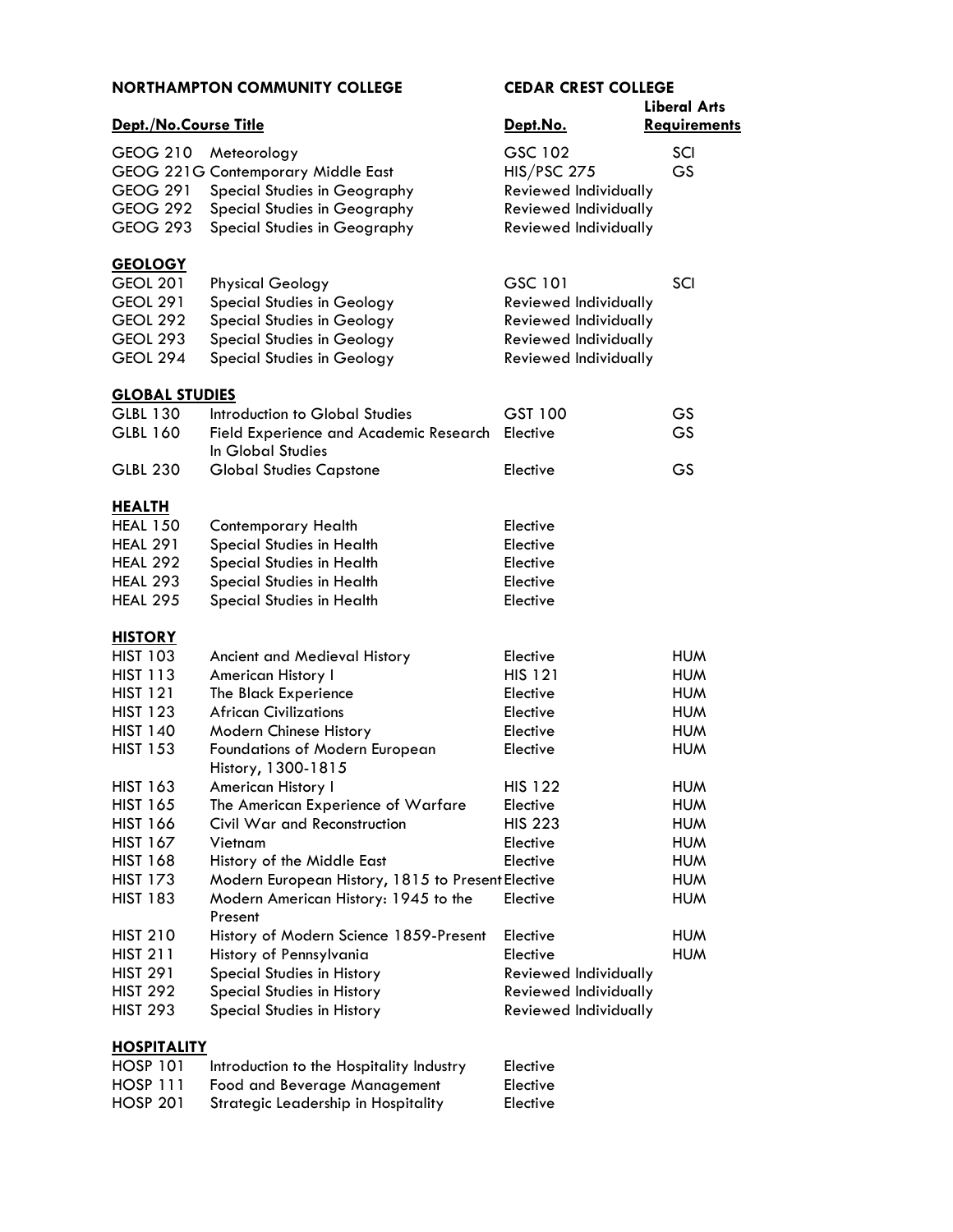| Dept./No.Course Title  |                                                                    | Dept.No.       | <b>Liberal Arts</b><br><b>Requirements</b> |
|------------------------|--------------------------------------------------------------------|----------------|--------------------------------------------|
| <b>HOSP 210</b>        | Human Resources Management for                                     | Elective       |                                            |
|                        | the Hospitality Industry                                           |                |                                            |
| <b>HOSP 212</b>        | <b>Hospitality Financial Reporting</b>                             | Elective       |                                            |
| <b>HOSP 215</b>        | <b>Hospitality Sales and Marketing</b>                             | Elective       |                                            |
| <b>HOSP 221G</b>       | <b>Hospitality Management Practicum</b>                            | Elective       |                                            |
| <b>HOSP 293</b>        | Special Studies in Hospitality                                     | Elective       |                                            |
|                        | Management                                                         |                |                                            |
| <b>HUMAN SERVICES</b>  |                                                                    |                |                                            |
| <b>HUSV 101</b>        | Direct Service Professionalism                                     | Elective       |                                            |
| <b>HUSV 105</b>        | <b>Facilitating Positive Behavior</b>                              | Elective       |                                            |
| <b>HUSV 110</b>        | <b>Physical and Developmental Supports</b>                         | Elective       |                                            |
| <b>HUMANITIES</b>      |                                                                    |                |                                            |
| <b>HUMA 121</b>        | The American Work Experience                                       | Elective       |                                            |
| <b>HUMA 140</b>        | Intro, to Women and Gender Studies                                 | Elective       | <b>HUM</b>                                 |
| <b>HUMA 150</b>        | Nature of the Environment                                          | <b>SOC 271</b> | SS                                         |
| <b>HUMA 210</b>        | Creativity and the Origin of Ideas                                 | Elective       |                                            |
|                        | HUMA 250G Research Methods in the Social Sciences                  | Elective       |                                            |
|                        | <b>INTERDISCIPLINARY STUDIES</b>                                   |                |                                            |
| <b>INTS 101</b>        | <b>Critical Thinking</b>                                           | Elective       |                                            |
| <b>INTS 200</b>        | Introduction to Study Abroad                                       | Elective       | <b>GS</b>                                  |
| <b>INTS 201</b>        | <b>Implementing Sustainable Energy Systems</b>                     | Elective*      |                                            |
|                        | In Developing Communities (Study Abroad)                           |                |                                            |
| <b>INTS 202</b>        | The Architecture of the City: Classic to<br>Contemporary           | Elective       |                                            |
| <b>INTS 291</b>        | Special Studies in Interdisciplinary Studies Reviewed Individually |                |                                            |
| <b>INTS 292</b>        | Special Studies in Interdisciplinary Studies Reviewed Individually |                |                                            |
| <b>INTS 293</b>        | Special Studies in Interdisciplinary Studies Reviewed Individually |                |                                            |
| <b>INTS 294</b>        | Special Studies in Interdisciplinary Studies Reviewed Individually |                |                                            |
|                        | *Can be used as an elective for the Global Studies major           |                |                                            |
| <b>INTERIOR DESIGN</b> |                                                                    |                |                                            |
| <b>INDS 121</b>        | <b>Graphics and Presentation Techniques</b><br>For Interior Design | Elective       |                                            |
| <u>JOURNALISM</u>      |                                                                    |                |                                            |
| <b>JOUR 101</b>        | Journalism and Society                                             | Elective       |                                            |
| <b>JOUR 102</b>        | <b>News Editing</b>                                                | Elective       |                                            |
| <b>JOUR 103</b>        | Newswriting                                                        | Elective       |                                            |
| <b>JOUR 201</b>        | <b>Feature Writing</b>                                             | Elective       |                                            |
| <b>JOUR 202</b>        | Social Media for Writers                                           | Elective       |                                            |
| <b>JOUR 203G</b>       | <b>Writing for Public Relations</b>                                | Elective       |                                            |
| <u>MATHEMATICS</u>     |                                                                    |                |                                            |
| <b>MATH 026</b>        | Intermediate Algebra                                               | Elective       |                                            |
| <b>MATH 028</b>        | Elementary and Intermediate Algebra<br>Combined                    | Elective       |                                            |
| <b>MATH 041</b>        | Pre-College Algebra                                                | Elective       |                                            |
| <b>MATH 103</b>        | <b>Applications in Mathematics</b>                                 | Elective       | ML                                         |
| <b>MATH 110</b>        | <b>Applied Mathematics</b>                                         | Elective       |                                            |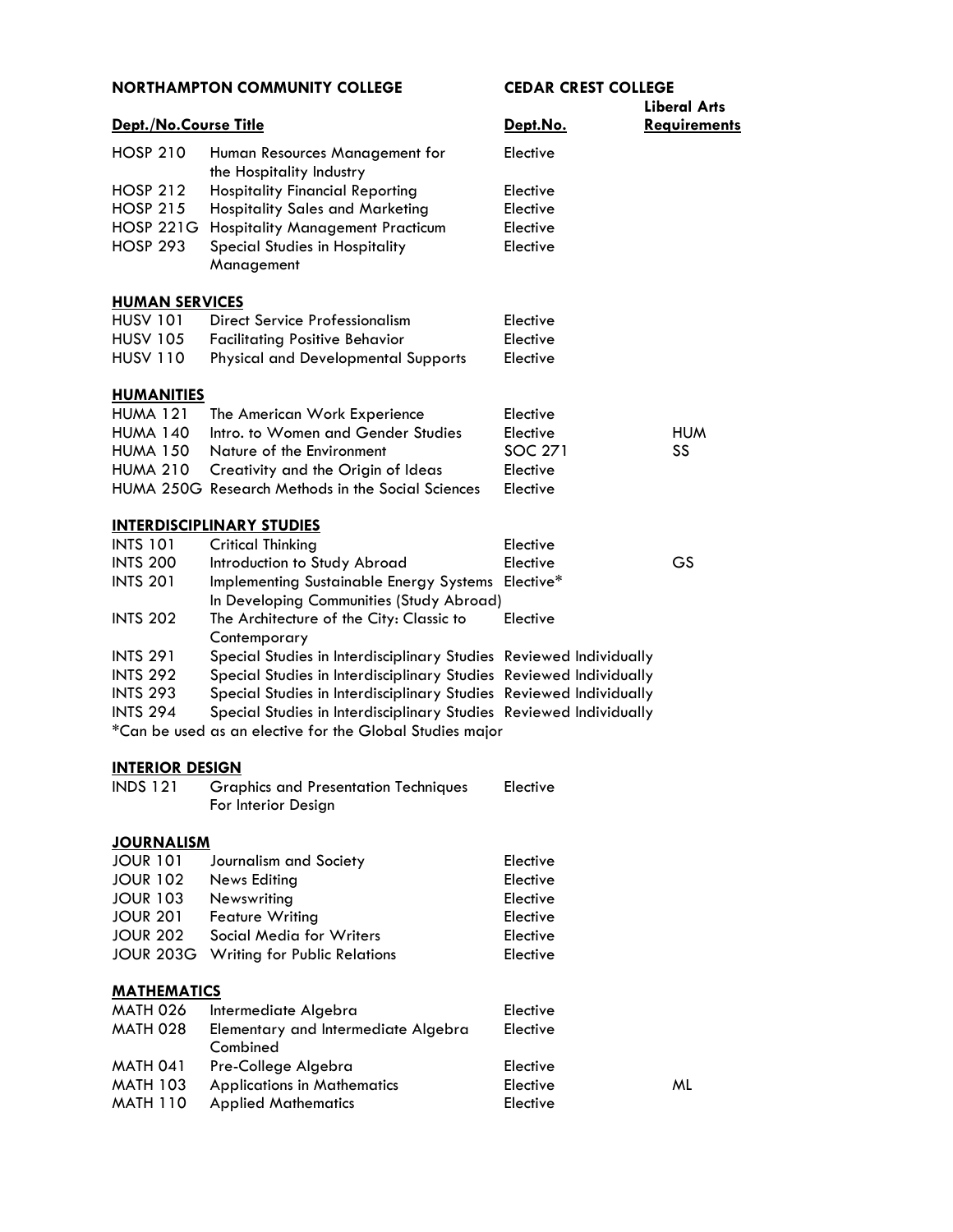| <b>NORTHAMPTON COMMUNITY COLLEGE</b> |                                       | <b>CEDAR CREST COLLEGE</b> |                     |
|--------------------------------------|---------------------------------------|----------------------------|---------------------|
|                                      |                                       |                            | <b>Liberal Arts</b> |
| Dept./No.Course Title                |                                       | Dept.No.                   | <b>Requirements</b> |
| <b>MATH 118</b>                      | <b>Foundations of Mathematics I</b>   | Elective                   | ML                  |
| <b>MATH 119</b>                      | <b>Foundations of Mathematics II</b>  | <b>MAT 202</b>             | ML                  |
| <b>MATH 120</b>                      | <b>Nature of Mathematics</b>          | <b>MAT 102</b>             | ML                  |
| <b>MATH 140</b>                      | College Algebra                       | Elective                   | ML                  |
| <b>MATH 145</b>                      | Trigonometry                          | Elective                   | ML                  |
| <b>MATH 150</b>                      | Introductory Statistics or            | <b>MAT 110</b>             | ML                  |
| <b>BUSA 251</b>                      | <b>Business Statistics II</b>         |                            |                     |
| <b>MATH 160</b>                      | Pre-Calculus                          | <b>MAT 140</b>             | ML                  |
| <b>MATH 165</b>                      | <b>Applied Calculus</b>               | <b>MAT 141</b>             | ML                  |
| <b>MATH 175</b>                      | Calculus I with Review (Part I) and   | <b>MAT 141</b>             | ML                  |
| <b>MATH 176</b>                      | Calculus I with Review (Part II)      |                            |                     |
| <b>MATH 180</b>                      | Calculus I                            | <b>MAT 141</b>             | ML                  |
| <b>MATH 181</b>                      | Calculus II                           | <b>MAT 142</b>             | ML                  |
| <b>MATH 191</b>                      | <b>Special Studies in Mathematics</b> | Reviewed Individually      |                     |
| <b>MATH 192</b>                      | <b>Special Studies in Mathematics</b> | Reviewed Individually      |                     |
| <b>MATH 193</b>                      | <b>Special Studies in Mathematics</b> | Reviewed Individually      |                     |
| <b>MATH 194</b>                      | <b>Special Studies in Mathematics</b> | Reviewed Individually      |                     |
| <b>MATH 202</b>                      | Discrete Math                         | MAT 224 (3 cr)             | ML                  |
| <b>MATH 210</b>                      | Calculus III                          | <b>MAT 211</b>             | ML                  |
| <b>MATH 211</b>                      | <b>Differential Equations</b>         | <b>MAT 313</b>             | ML                  |
| <b>MATH 291</b>                      | <b>Special Studies in Mathematics</b> | Reviewed Individually      |                     |
| <b>MATH 292</b>                      | <b>Special Studies in Mathematics</b> | Reviewed Individually      |                     |
| <b>MATH 293</b>                      | <b>Special Studies in Mathematics</b> | Reviewed Individually      |                     |
| <b>MATH 294</b>                      | <b>Special Studies in Mathematics</b> | Reviewed Individually      |                     |

#### **[MEDICAL ASSISTANT](http://catalog.northampton.edu/course-descriptions/medical-assistant-(mdas).htm)**

| MDAS 101        | Medical Assistant Techniques I                             | Elective*      |
|-----------------|------------------------------------------------------------|----------------|
| <b>MDAS 105</b> | <b>Medical Assistant Techniques II</b>                     | Elective*      |
| MDAS201         | <b>Medical Assisting Clinical Externship</b>               | <b>HLT 270</b> |
|                 | *Can be used as HLT elective for the Health Science majors |                |

### **[MODERN LANGUAGES](http://catalog.northampton.edu/course-descriptions/modern-languages-(mdla).htm)**

| <b>MDLA 102</b> | Elementary French I                | <b>FRE 101</b>        | <b>GS</b> |
|-----------------|------------------------------------|-----------------------|-----------|
| <b>MDLA 103</b> | <b>Elementary Spanish I</b>        | <b>SPA 101</b>        | GS        |
| <b>MDLA 105</b> | <b>Elementary Chinese I</b>        | Elective              | <b>GS</b> |
| <b>MDLA 107</b> | <b>Elementary Arabic I</b>         | Elective              | GS.       |
| <b>MDLA 112</b> | <b>Elementary French II</b>        | <b>FRE 102</b>        | GS.       |
| <b>MDLA 113</b> | <b>Elementary Spanish II</b>       | SPA 102               | GS.       |
| <b>MDLA 115</b> | <b>Elementary Chinese II</b>       | Elective              | <b>GS</b> |
| <b>MDLA 117</b> | <b>Elementary Arabic II</b>        | Elective              | <b>GS</b> |
| <b>MDLA 122</b> | Intermediate French I              | Elective              | <b>GS</b> |
| <b>MDLA 123</b> | Intermediate Spanish I             | <b>SPA 201</b>        | <b>GS</b> |
| <b>MDLA 125</b> | Intermediate Chinese I             | Elective              | GS.       |
| <b>MDLA 133</b> | Intermediate Spanish II            | <b>SPA 202</b>        | GS.       |
| <b>MDLA 135</b> | Intermediate Chinese II            | Elective              | GS.       |
| <b>MDLA 291</b> | Special Studies in Modern Language | Reviewed Individually |           |
| <b>MDLA 292</b> | Special Studies in Modern Language | Reviewed Individually |           |
| <b>MDLA 293</b> | Special Studies in Modern Language | Reviewed Individually |           |

# **[MUSIC](http://catalog.northampton.edu/Course-Descriptions/Music-(MUSC).htm)**

| <b>MUSC 101</b> | Introduction to Music | Elective | ART |
|-----------------|-----------------------|----------|-----|
|                 |                       |          |     |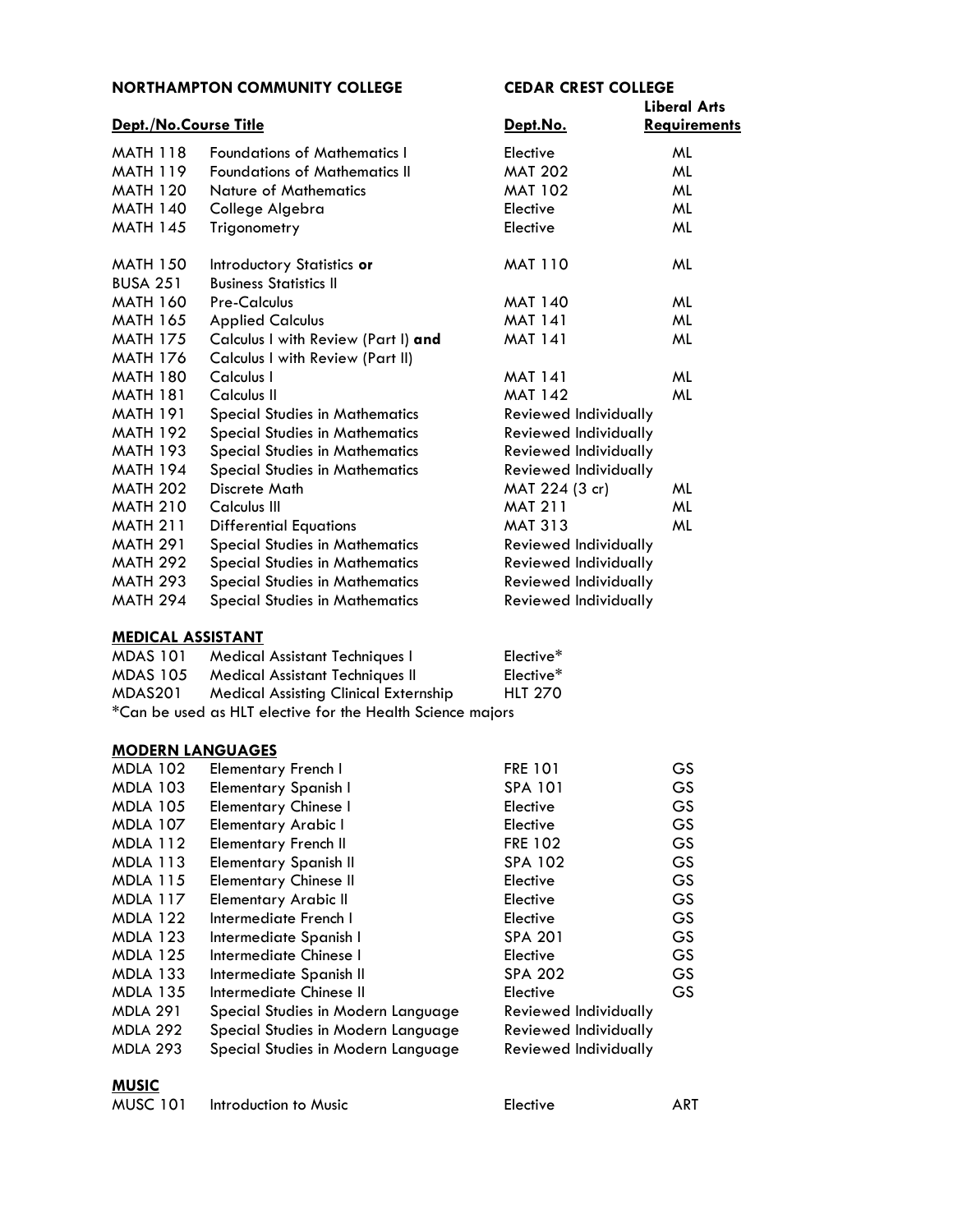| <b>NORTHAMPTON COMMUNITY COLLEGE</b> |                                 | <b>CEDAR CREST COLLEGE</b> |                     |  |
|--------------------------------------|---------------------------------|----------------------------|---------------------|--|
| Dept./No.Course Title                |                                 |                            | <b>Liberal Arts</b> |  |
|                                      |                                 | Dept.No.                   | <b>Requirements</b> |  |
| <b>MUSC 110</b>                      | <b>Fundamentals of Music I</b>  | Elective                   | ART                 |  |
| <b>MUSC 130</b>                      | Chorus                          | Elective                   | <b>ART</b>          |  |
| <b>MUSC 141</b>                      | Applied Music I                 | <b>MUS 191</b>             | <b>ART</b>          |  |
| <b>MUSC 152</b>                      | Introduction to Piano           | <b>MUS 191</b>             | <b>ART</b>          |  |
| <b>MUSC 162</b>                      | Introduction to Guitar          | <b>MUS 192</b>             | ART                 |  |
| <b>MUSC 191</b>                      | <b>Special Studies in Music</b> | Reviewed Individually      |                     |  |
| <b>MUSC 192</b>                      | <b>Special Studies in Music</b> | Reviewed Individually      |                     |  |
| <b>MUSC 193</b>                      | Special Studies in Music        | Reviewed Individually      |                     |  |
| <b>MUSC 242</b>                      | <b>Applied Music II</b>         | <b>MUS 192</b>             | <b>ART</b>          |  |
| <b>MUSC 243</b>                      | <b>Applied Music III</b>        | <b>MUS 192</b>             | ART                 |  |
| <b>MUSC 244</b>                      | <b>Applied Music IV</b>         | <b>MUS 192</b>             | <b>ART</b>          |  |
| <b>MUSC 253</b>                      | <b>Fundamentals of Music II</b> | Elective                   | <b>ART</b>          |  |
|                                      |                                 |                            |                     |  |

**[NURSING](http://catalog.northampton.edu/course-descriptions/nursing-(nurs).htm)** Reviewed Individually

# **[NUTRITION](http://catalog.northampton.edu/course-descriptions/nutrition-(nutr).htm)**

| <b>NUTR 105</b> | Introduction to Nutrition | Elective                                                                              |  |
|-----------------|---------------------------|---------------------------------------------------------------------------------------|--|
|                 |                           | (Will be reviewed for NTR 210 requirement for Nursing and Health Science majors only) |  |

## **[OFFICE ADMINISTRATION](http://catalog.northampton.edu/course-descriptions/office-administration-(ofad).htm)**

| OFAD 142         | Introduction to Excel                                      | Elective (1credit)  |
|------------------|------------------------------------------------------------|---------------------|
| OFAD 143         | Introduction to Access                                     | Elective (1 credit) |
| <b>OFAD 152</b>  | Excel for the Medical Profession                           | Elective            |
| <b>OFAD 154</b>  | <b>Medical Terminology</b>                                 | Elective*           |
| <b>OFAD 155</b>  | <b>Basic Medical Transcription</b>                         | Elective*           |
| <b>OFAD 170</b>  | <b>Coding for Medical Services</b>                         | Elective*           |
| <b>OFAD 172</b>  | <b>Processing: Health Care Services</b>                    | Elective*           |
|                  | Reimbursement                                              |                     |
| <b>OFAD 175</b>  | ICD-10-CM/PCS Coding Methodologies                         | Elective*           |
| <b>OFAD 176</b>  | <b>CPT Coding Methodology</b>                              | Elective*           |
| <b>OFAD 177</b>  | <b>Health Information Technology</b>                       | Elective*           |
| <b>OFAD 221G</b> | <b>Business Communications</b>                             | <b>BUA 204</b>      |
| OFAD 240         | <b>Medical Office Management Practices</b>                 | Elective*           |
| OFAD 250         | Internship                                                 | Elective*           |
| OFAD 254         | <b>Advanced Medical Terminology</b>                        | Elective*           |
| OFAD 255         | <b>Advanced Medical Transcription</b>                      | Elective*           |
| OFAD 270         | <b>Advanced Coding for Medical Services</b>                | Elective*           |
|                  | *Can be used as HLT elective for the Health Science majors |                     |

## **[PARALEGAL](http://catalog.northampton.edu/course-descriptions/paralegal-(parl).htm)**

| <b>PARL 101</b>  | Introduction to Paralegal Studies  | Elective               |
|------------------|------------------------------------|------------------------|
| <b>PARL 151</b>  | Family Law                         | Elective               |
| <b>PARL 153</b>  | <b>Real Estate Law</b>             | Elective               |
| <b>PARL 156</b>  | <b>Estates and Trusts</b>          | Elective               |
| <b>PARL 161</b>  | <b>Business Organizational Law</b> | Elective               |
| <b>PARL 162</b>  | Contract Law                       | Elective               |
| <b>PARL 163</b>  | Tort Law                           | Elective               |
| <b>PARL 166</b>  | Criminal Law and Procedure         | Elective               |
| <b>PARL 187</b>  | Litigation Practice and Procedure  | Elective               |
| <b>PARL 215G</b> | Legal Research and Writing         | Elective               |
| <b>PARL 250</b>  | Internship                         | Elective               |
| <b>PARL 291</b>  | Special Studies in Paralegal       | Elective (1-3 credits) |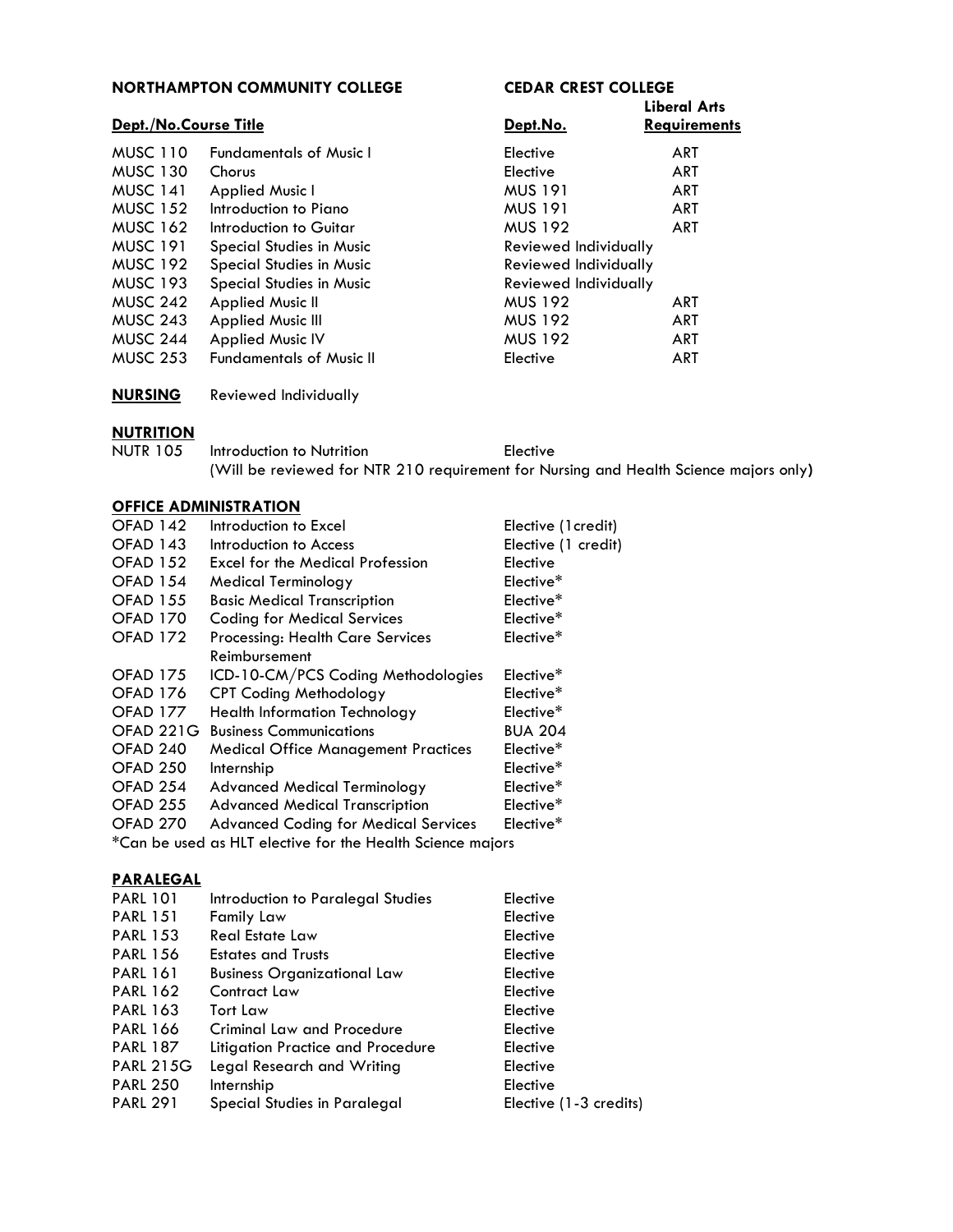| <b>NORTHAMPTON COMMUNITY COLLEGE</b> |                        | <b>CEDAR CREST COLLEGE</b>                                               |  |
|--------------------------------------|------------------------|--------------------------------------------------------------------------|--|
|                                      |                        | Liberal Arts                                                             |  |
| Dept./No.Course Title                | Dept.No.               | <b>Requirements</b>                                                      |  |
| Special Studies in Paralegal         | Elective (1-3 credits) |                                                                          |  |
| Special Studies in Paralegal         |                        |                                                                          |  |
| <b>PHILOSOPHY</b>                    |                        |                                                                          |  |
| On Death and Dying                   | <b>REL 220</b>         | SS                                                                       |  |
| <b>World Religions</b>               | <b>REL 120</b>         | <b>GS</b>                                                                |  |
| Introduction to Philosophy           | <b>PHI 100</b>         | <b>HUM</b>                                                               |  |
| <b>Ethics and Moral Problems</b>     | <b>PHI 200</b>         | <b>HUM</b>                                                               |  |
| <b>Asian Philosophies</b>            | <b>PHI 105</b>         | GS.                                                                      |  |
| Ancient Philosophy                   | <b>PHI 201</b>         | <b>HUM</b>                                                               |  |
| Modern Philosophy                    | Elective               | <b>HUM</b>                                                               |  |
| Existentialism                       | Elective               | <b>HUM</b>                                                               |  |
| Special Studies in Philosophy        |                        |                                                                          |  |
| Special Studies in Philosophy        |                        |                                                                          |  |
| Special Studies in Philosophy        | Reviewed Individually  |                                                                          |  |
|                                      |                        | Elective (1-3 credits)<br>Reviewed Individually<br>Reviewed Individually |  |

# **PHYSICAL EDUCATION** - All courses will transfer for elective credit – 4 credit maximum

### **[PHYSICS](http://catalog.northampton.edu/course-descriptions/physics-(phys).htm)**

| Physics I                            | <b>PHY 101</b>               | SCI |
|--------------------------------------|------------------------------|-----|
| Physics II                           | <b>PHY 102</b>               | SCI |
| <b>Physical Science II</b>           | Elective                     |     |
| Physics for Science & Engineering I  | <b>PHY 101</b>               | SCI |
| Physics for Science & Engineering II | <b>PHY 102</b>               | SCI |
| Special Studies in Physics           | <b>Reviewed Individually</b> |     |
| <b>Special Studies in Physics</b>    | Reviewed Individually        |     |
| <b>Special Studies in Physics</b>    | Reviewed Individually        |     |
| <b>Special Studies in Physics</b>    | <b>Reviewed Individually</b> |     |
|                                      |                              |     |

### **[POLITICAL SCIENCE](http://catalog.northampton.edu/course-descriptions/political-science-(pols).htm)**

| <b>POLS 101</b>   | Introduction to Political Science        | Elective                     | SS |
|-------------------|------------------------------------------|------------------------------|----|
| <b>POLS 105G</b>  | American Constitutional Law              | Elective                     | SS |
| <b>POLS 110</b>   | American National Government             | <b>PSC 202</b>               | SS |
| <b>POLS 150</b>   | Peace Studies & Conflict Resolution      | Elective                     | GS |
| <b>POLS 170</b>   | Politics of Modern Turkey (Study Abroad) | Elective                     | GS |
| <b>POLS 202</b>   | International Relations                  | <b>PSC 211</b>               | GS |
| <b>POLS 205</b>   | <b>Women and Politics</b>                | <b>PSC 207</b>               | SS |
| <b>POLS 251</b>   | <b>State and Local Government</b>        | Elective                     | SS |
| <b>POLS 291</b>   | Special Studies in Political Science     | Reviewed Individually        |    |
| <b>POLS 292</b>   | Special Studies in Political Science     | Reviewed Individually        |    |
| <b>POLS 293</b>   | Special Studies in Political Science     | <b>Reviewed Individually</b> |    |
| <b>PSYCHOLOGY</b> |                                          |                              |    |
| <b>PSYC 103</b>   | Introduction to Psychology               | <b>PSY 100</b>               | SS |
| <b>PSYC 221</b>   | Responding to the Bereaved               | <b>PSY Elective</b>          | SS |
| <b>PSYC 230</b>   | Introduction to Health Psychology        | <b>PSY 251</b>               | SS |
| <b>PSYC 235</b>   | Developmental Child Psychopathology      | <b>PSY Elective</b>          |    |
| <b>PSYC 245</b>   | Cognitive Psychology                     | <b>PSY 337</b>               |    |
| <b>PSYC 251</b>   | Child Psychology                         | <b>PSY Elective</b>          | SS |
| <b>PSYC 254</b>   | Adolescent Psychology                    | <b>PSY Elective</b>          | SS |

PSYC 254 Adolescent Psychology PSY Elective SS<br>
PSYC 255 Abnormal Psychology PSY 309 SS PSYC 255 Abnormal Psychology PSY 309 SS<br>
PSYC 258 Developmental Psychology PSY 210 SS

Developmental Psychology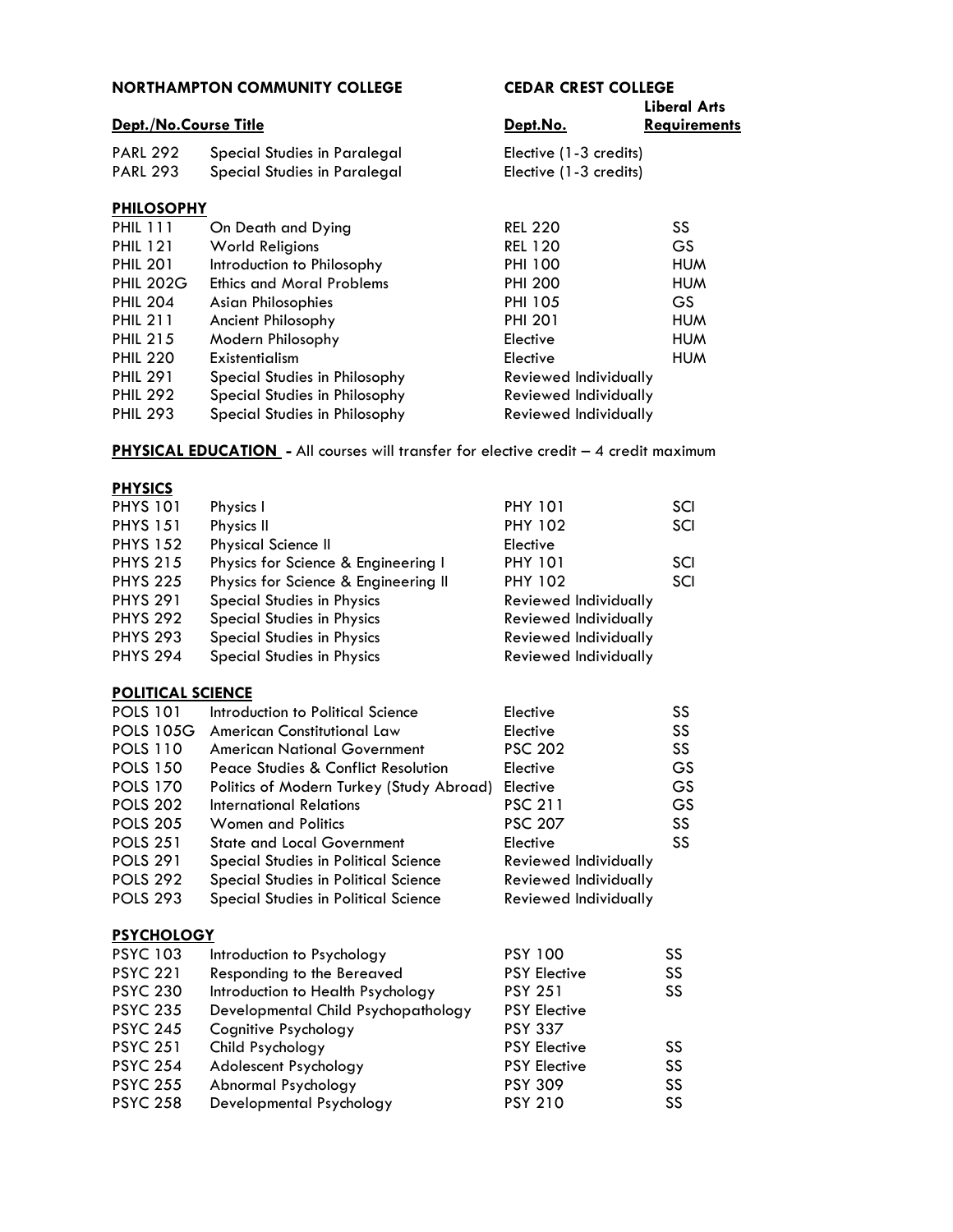### **Liberal Arts Dept./No.Course Title Contract Contract Contract Persons Contract Persons Requirements** PSYC 265 Psychology of Sex and Gender PSY Elective SS PSYC 291 Special Studies in Psychology Reviewed Individually PSYC 292 Special Studies in Psychology Reviewed Individually PSYC 293 Special Studies in Psychology Reviewed Individually **[PUBLIC HEALTH](http://catalog.northampton.edu/course-descriptions/public-health-(pubh).htm)** PUBH 101 Introduction to Public Health HLT 102 PUBH 102 Introduction to Epidemiology BIO 216 PUBH 103 Social and Cultural Perspectives of Health Elective PUBH 201 Introduction to Global Health HLT 103 PUBH 202 Public Health Across the Life Span Elective PUBH 203 Public Health Education Communication Elective PUBH 204 Community Health Practice Elective PUBH 205 Public Health Field Experience HLT 270 **[RADIOGRAPHY](http://catalog.northampton.edu/course-descriptions/radiography-(radt).htm)** RADT 102 Fundamentals of Radiologic Sciences Elective\* RADT 107 Clinical Practice I Elective RADT 111 Radiographic Procedures I Elective RADT 113 Imaging and Exposure Reviewed Individually RADT114 Introduction to Radiographic Imaging Elective RADT117 Clinical Practice II Elective RADT 125 Sectional Anatomy for Medical Imagers Elective\* RADT 127 Clinical Education II Reviewed Individually RADT 137 Clinical Education III Reviewed Individually RADT147 Clinical Practice III **Elective** RADT 201 Advanced Imaging The Contract Elective RADT 205 Pathology for Radiographers Elective\* RADT 207 Clinical Practice IV Elective RADT 208 Imaging Equipment and Radiation Elective Production RADT 210 Level II Radiographic Procedures Elective RADT 217 Clinical Practice V Elective RADT 227 Clinical Education V Reviewed Individually RADT 230 Radiation Biology/Protection Elective RADT 242 Digital Imaging and Analysis Elective RADT 245 Senior Seminar Reviewed Individually RADT250 Senior Review **Elective** RADT 291 Special Studies in Radiologic Technology Elective RADT 292 Special Studies in Radiologic Technology Elective

\*Can be used as HLT elective for the Health Science majors

#### **[REAL ESTATE](http://catalog.northampton.edu/course-descriptions/real-estate-%28real%29.htm)**

| REAL 111        | Real Estate Law I   | Elective |
|-----------------|---------------------|----------|
| <b>REAL 121</b> | Real Estate Law II  | Elective |
| <b>REAL 201</b> | Real Estate Finance | Elective |

RADT 293 Special Studies in Radiologic Technology Elective

#### **[SMALL BUSINESS MANAGEMENT](http://catalog.northampton.edu/course-descriptions/small-business-management-%28sbus%29.htm)**

| <b>SBUS 101</b> | Introduction to Small Business       | Elective |
|-----------------|--------------------------------------|----------|
| <b>SBUS 102</b> | <b>Accounting for Small Business</b> | Elective |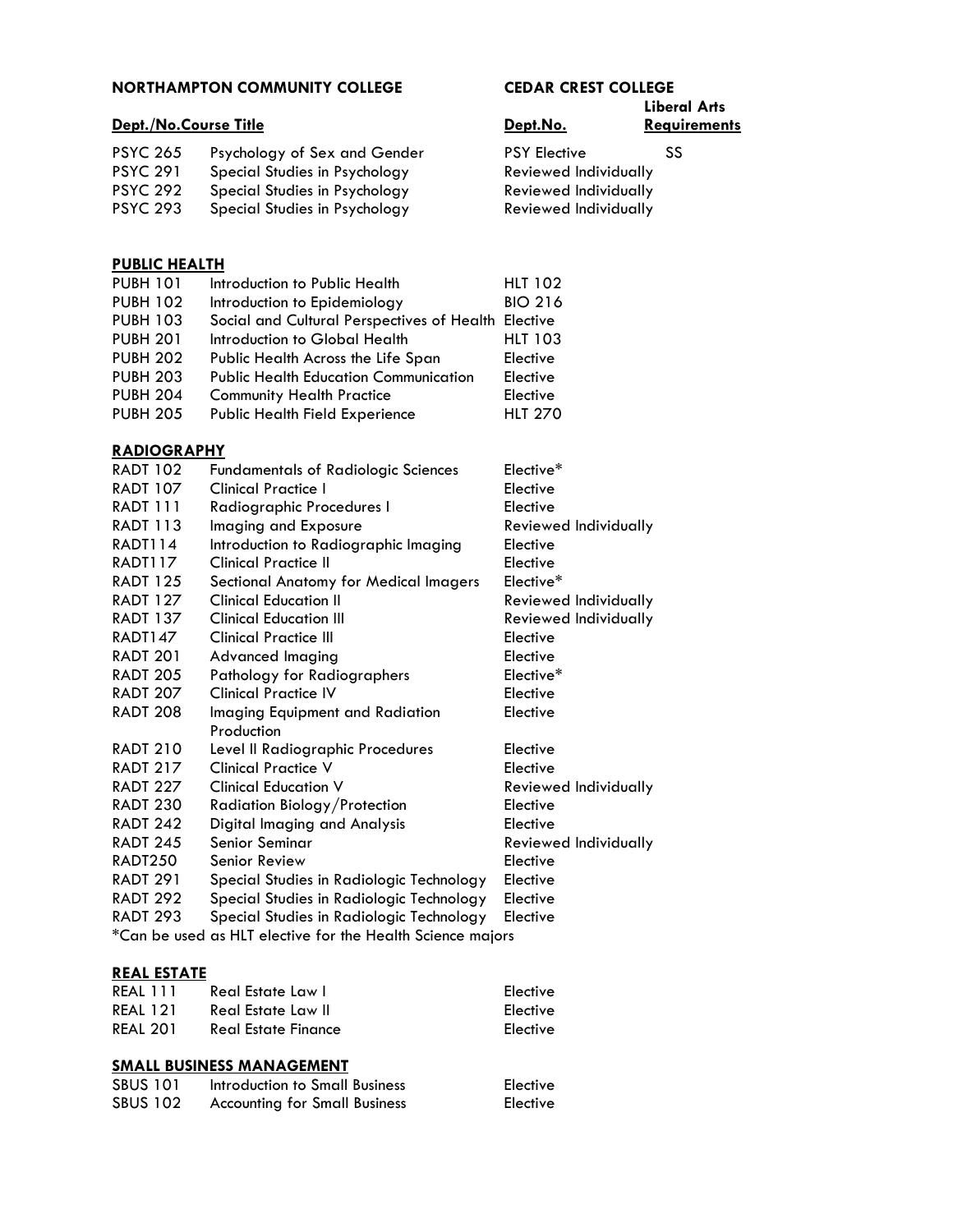|                          |                                                                 |                    | <b>Liberal Arts</b> |
|--------------------------|-----------------------------------------------------------------|--------------------|---------------------|
| Dept./No.Course Title    |                                                                 | Dept.No.           | <b>Requirements</b> |
| <b>SBUS 103</b>          | <b>Financial Management for Small Business</b>                  | Elective           |                     |
| <b>SBUS 105</b>          | <b>Marketing Methods for Small Business</b>                     | Elective           |                     |
| <b>SBUS 106</b>          | Human Resources Management                                      | Elective           |                     |
| <b>SBUS 107</b>          | <b>Small Business Law</b>                                       | Elective           |                     |
| <b>SBUS 108</b>          | Microcomputers for Small Business                               | Elective           |                     |
| <b>SBUS 109</b>          | Selling Skills for Small Business                               | Elective           |                     |
| <b>SBUS 110</b>          | <b>Business Planning for Small Business</b>                     | Elective           |                     |
| <b>SBUS 111</b>          | <b>Taxes for Small Business</b>                                 | Elective           |                     |
| <b>SBUS 112</b>          | Internet for Small Business                                     | Elective           |                     |
| <b>SBUS 114</b>          | <b>Communication Skills for Small Business</b>                  | Elective           |                     |
| <b>SOCIAL WORK</b>       |                                                                 |                    |                     |
| <b>SCWK 101</b>          | Introduction to Social Work                                     | <b>SWK 201</b>     |                     |
|                          | SOCIOLOGY/ANTHROPOLOGY                                          |                    |                     |
| <b>SOCA 102</b>          | <b>Cultural Anthropology</b>                                    | <b>ANT 100</b>     | SS                  |
| <b>SOCA 103</b>          | Principles of Sociology                                         | <b>SOC 100</b>     | SS                  |
| <b>SOCA 105</b>          | <b>American Ethnicity</b>                                       | Elective           | SS                  |
| <b>SOCA 125</b>          | Sociology of Families                                           | SOC/SWK 321        | SS                  |
| <b>SOCA 150</b>          | Deviance                                                        | Elective           | SS                  |
| <b>SOCA 204</b>          | Social Problems                                                 | Elective           | SS                  |
| <b>SOCA 210</b>          | Sociology of Gender                                             | Elective           | SS                  |
| <b>SOCA 268</b>          | Independent Study in Equador                                    | Elective           |                     |
|                          | (Study Abroad)                                                  |                    |                     |
| <b>SOCA 291</b>          | Special Studies in Sociology/Anthropology Reviewed Individually |                    |                     |
| <b>SOCA 292</b>          | Special Studies in Sociology/Anthropology Reviewed Individually |                    |                     |
| <b>SOCA 293</b>          | Special Studies in Sociology/Anthropology Reviewed Individually |                    |                     |
| <b>SPECIAL EDUCATION</b> |                                                                 |                    |                     |
| <b>SPED 160</b>          | Introduction to Special Education or                            | SPE 242 or SPE 243 |                     |
| <b>SPED 162</b>          | <b>Foundations of Special Education</b>                         |                    |                     |
| SPED 161                 | Accommodating Children with                                     | <b>SPE 320</b>     |                     |
|                          | Exceptionalities in the Classroom and                           |                    |                     |
| <b>SPED 163</b>          | Instructional Strategies for Children with Exceptionalities     |                    |                     |
| <b>SPED 164</b>          | Introduction to the Special Education<br>Paraeducator           | Elective           |                     |
| <b>SPED 166</b>          | Assistive Technology for Children                               | <b>SPE 344</b>     |                     |
|                          | with Exceptionalities                                           |                    |                     |
| <b>SPED 170</b>          | Instructional Strategies in Inclusive<br><b>Environments</b>    | <b>SPE 320</b>     |                     |
| <b>SPED 175</b>          | <b>Behavior Support</b>                                         | Elective           |                     |
| <b>SPED 205G</b>         | Special Education Paraeducator Internship Elective              |                    |                     |
| <b>SPORT MANAGEMENT</b>  |                                                                 |                    |                     |
| <b>SPRT 101</b>          | Introduction to Sport Management                                | Elective*          |                     |
| <b>SPRT 152G</b>         | Sports in Society                                               | Elective*          |                     |
| <b>SPRT 162</b>          | <b>Facility Management and Event Planning</b>                   | Elective*          |                     |
|                          | *Can be used as elective for Exercise Science majors.           |                    |                     |

#### **[SPORTS MEDICINE: ATHLETIC TRAINING](http://catalog.northampton.edu/Course-Descriptions/Sports-Medicine-Athletic-Training-(SMAT).htm)**

SMAT 101 Foundations of Athletic Training and EXS 200 Sports Medicine **and**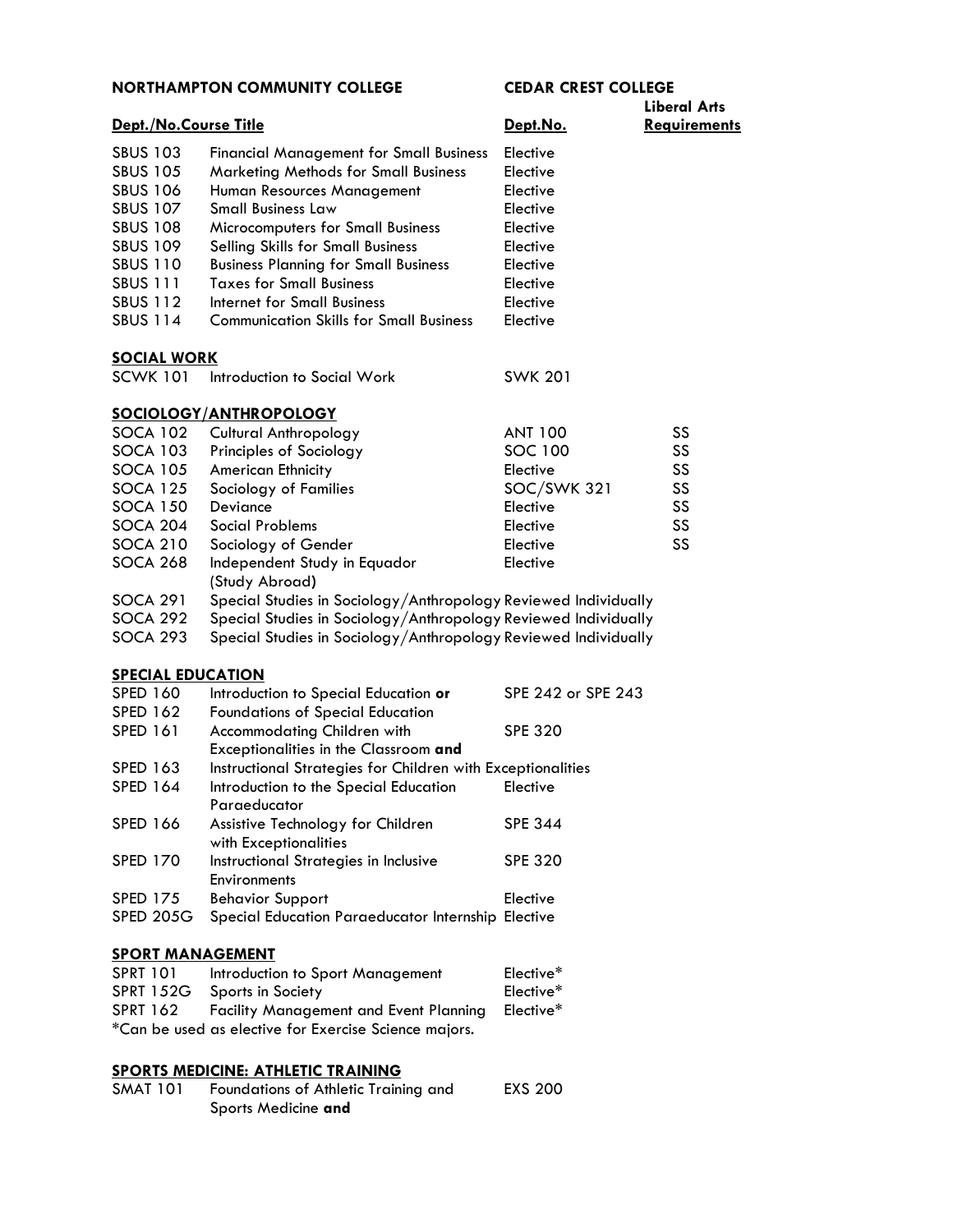| <b>NORTHAMPTON COMMUNITY COLLEGE</b> |                                                                | <b>CEDAR CREST COLLEGE</b> |              |
|--------------------------------------|----------------------------------------------------------------|----------------------------|--------------|
|                                      |                                                                |                            | Liberal Arts |
| Dept./No.Course Title                |                                                                | Dept.No.                   | Requirements |
| <b>SMAT 235</b>                      | <b>Basic Athletic Training Techniques Lab</b>                  |                            |              |
| <b>SMAT 202</b>                      | Kinesiology: Applied Anatomy                                   | <b>BIO 202</b>             |              |
| <b>SMAT 230</b>                      | Prevention and Management of Sport<br>and Fitness Injuries and | EXS 302                    |              |
| <b>SMAT 240</b>                      | Acute Care of Athletic Injuries and Illnesses and              |                            |              |
|                                      | SMAT 245G Acute Care of Athletic Illness and Injury            |                            |              |
| <b>SMAT 260</b>                      | Exercise Physiology and Exercise<br>Prescription               | Elective*                  |              |
| <b>SMAT 280</b>                      | Measurement and Evaluation of the<br>Lower Extremity           | Elective*                  |              |
| <b>SMAT 285</b>                      | <b>Athletic Training Clinical Experience</b><br>Laboratory     | Elective*                  |              |
|                                      | *Can be used as elective for Exercise Science majors.          |                            |              |
|                                      | <b>VETERINARY TECHNICIAN</b>                                   |                            |              |

#### VETC 101 Veterinary Anatomy & Physiology Elective SCI VETC 110 Introduction to Veterinary Technology Elective VETC 115 Animal Management and Nutrition Elective VETC 120 Veterinary Parasitology Elective VETC 125 Veterinary Clinical Laboratory Techniques Elective VETC 210 Large Animal Clinical Procedures Elective VETC 215G Animal Disease **Elective** VETC 218 Veterinary Pharmacology and Elective Anesthesia VETC 220 Small Animal Clinical Procedures Elective VETC 225 Veterinary Radiology and Surgical Elective Nursing VETC 228 Laboratory Animal Science and Exotics Elective VETC 230 Veterinary Technician Externship Elective